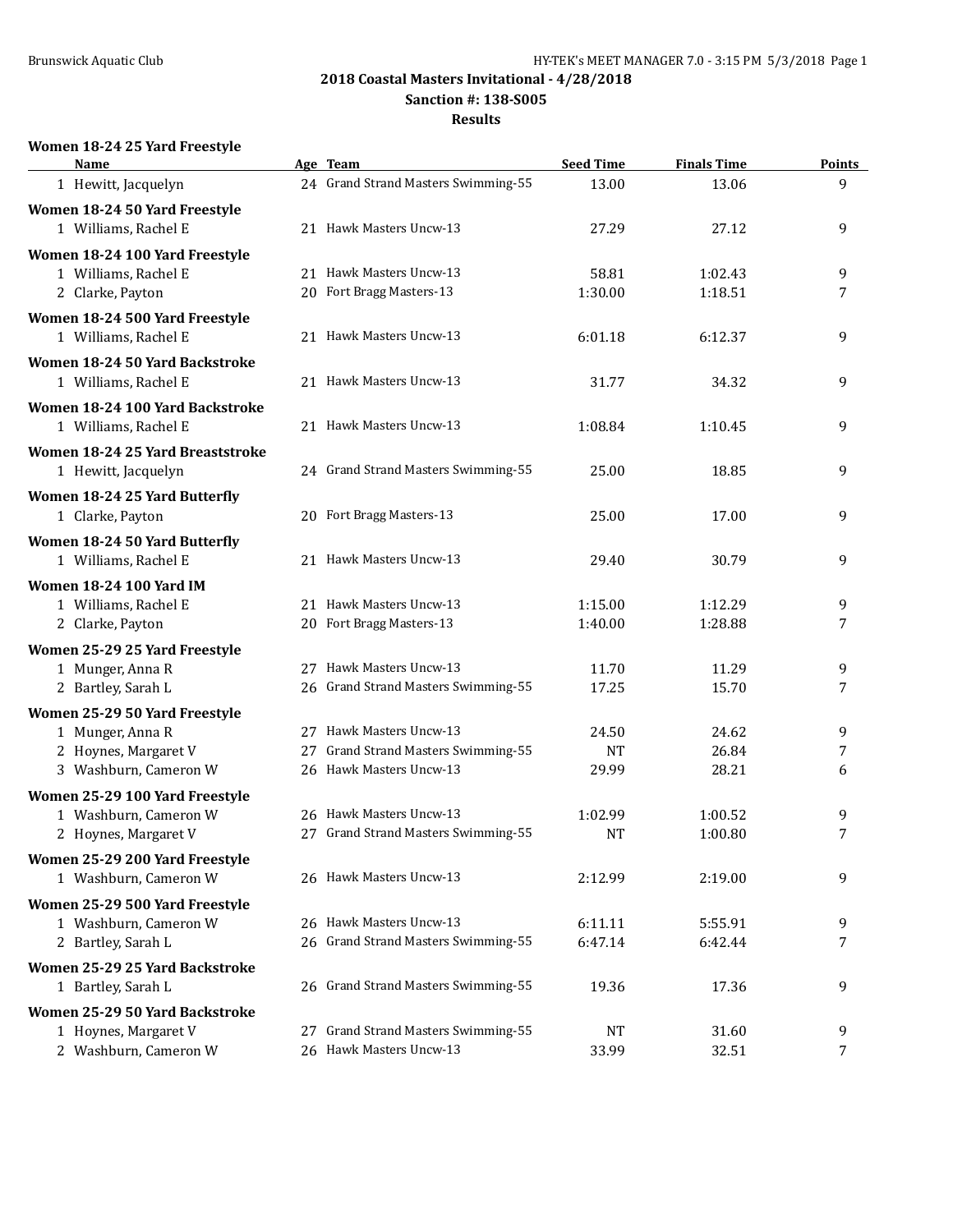**(Women 25-29 50 Yard Backstroke)**

# **2018 Coastal Masters Invitational - 4/28/2018**

**Sanction #: 138-S005**

| 3 Bartley, Sarah L                            | 26 Grand Strand Masters Swimming-55   | 40.60          | 38.47              | 6              |
|-----------------------------------------------|---------------------------------------|----------------|--------------------|----------------|
| Women 25-29 100 Yard Backstroke               |                                       |                |                    |                |
| 1 Hoynes, Margaret V                          | 27 Grand Strand Masters Swimming-55   | NT             | 1:04.49            | 9              |
| 2 Washburn, Cameron W                         | 26 Hawk Masters Uncw-13               | 1:09.99        | 1:08.26            | 7              |
| 3 Bartley, Sarah L                            | 26 Grand Strand Masters Swimming-55   | 1:24.23        | 1:22.04            | 6              |
| Women 25-29 25 Yard Breaststroke              |                                       |                |                    |                |
| 1 Munger, Anna R                              | 27 Hawk Masters Uncw-13               | 14.80          | 15.04              | 9              |
| Women 25-29 50 Yard Breaststroke              |                                       |                |                    |                |
| 1 Munger, Anna R                              | 27 Hawk Masters Uncw-13               | 32.90          | 32.72              | 9              |
| Women 25-29 100 Yard Breaststroke             |                                       |                |                    |                |
| 1 Munger, Anna R                              | 27 Hawk Masters Uncw-13               | 1:12.00        | 1:12.58            | 9              |
| Women 25-29 25 Yard Butterfly                 |                                       |                |                    |                |
| 1 Munger, Anna R                              | 27 Hawk Masters Uncw-13               | 12.30          | 12.33              | 9              |
| 2 Bartley, Sarah L                            | 26 Grand Strand Masters Swimming-55   | 19.07          | 16.13              | 7              |
| Women 25-29 50 Yard Butterfly                 |                                       |                |                    |                |
| 1 Munger, Anna R                              | 27 Hawk Masters Uncw-13               | 27.00          | 27.56              | 9              |
| 2 Hoynes, Margaret V                          | 27 Grand Strand Masters Swimming-55   | <b>NT</b>      | 28.63              | 7              |
| 3 Bartley, Sarah L                            | 26 Grand Strand Masters Swimming-55   | 38.18          | 37.11              | 6              |
| Women 25-29 100 Yard Butterfly                |                                       |                |                    |                |
| 1 Bartley, Sarah L                            | 26 Grand Strand Masters Swimming-55   | 1:27.52        | 1:22.23            | 9              |
|                                               |                                       |                |                    |                |
| <b>Women 25-29 100 Yard IM</b>                | 27 Hawk Masters Uncw-13               | 1:03.70        |                    |                |
| 1 Munger, Anna R<br>2 Hoynes, Margaret V      | 27 Grand Strand Masters Swimming-55   | <b>NT</b>      | 1:05.96<br>1:07.73 | 9<br>7         |
|                                               |                                       |                |                    |                |
| Women 30-34 25 Yard Freestyle                 |                                       |                |                    |                |
| 1 Harrison, Caroline                          | 32 Hawk Masters Uncw-13<br>34 Uc13-13 | 17.00          | 13.75              | 9              |
| 2 Driscoll, Maureen<br>3 Chamberlin, Marion G | 32 Hawk Masters Uncw-13               | 18.49<br>14.38 | 13.89<br>14.68     | $\overline{7}$ |
| 4 Dunstan, Steph                              | 33 YMCA Of the Triangle Area-13       | 14.49          | 14.75              | 6<br>5         |
| --- Thomas, Rachel                            | 32 Usms One Event Registration-00     | 15.00          | X14.70             |                |
|                                               |                                       |                |                    |                |
| Women 30-34 50 Yard Freestyle                 | 34 Uc13-13                            |                |                    |                |
| 1 Driscoll, Maureen<br>2 Chamberlin, Marion G | 32 Hawk Masters Uncw-13               | 32.00<br>30.03 | 29.53<br>29.97     | 9<br>7         |
| 3 Dunstan, Steph                              | 33 YMCA Of the Triangle Area-13       | 30.21          | 30.15              | 6              |
| 4 Harrison, Caroline                          | 32 Hawk Masters Uncw-13               | 30.82          | 30.46              | 5              |
| --- Thomas, Rachel                            | 32 Usms One Event Registration-00     | 35.00          | X32.02             |                |
| Women 30-34 100 Yard Freestyle                |                                       |                |                    |                |
| 1 Driscoll, Maureen                           | 34 Uc13-13                            | 1:06.12        | 1:04.70            | 9              |
| 2 Chamberlin, Marion G                        | 32 Hawk Masters Uncw-13               | 1:03.08        | 1:06.55            | 7              |
| 3 Hanna, Katherine                            | 34 Hawk Masters Uncw-13               | 1:10.00        | 1:08.20            | 6              |
| --- Thomas, Rachel                            | 32 Usms One Event Registration-00     | 1:20.00        | X1:13.63           |                |
| Women 30-34 200 Yard Freestyle                |                                       |                |                    |                |
| 1 Chamberlin, Marion G                        | 32 Hawk Masters Uncw-13               | 2:21.75        | 2:23.87            | 9              |
|                                               |                                       |                |                    |                |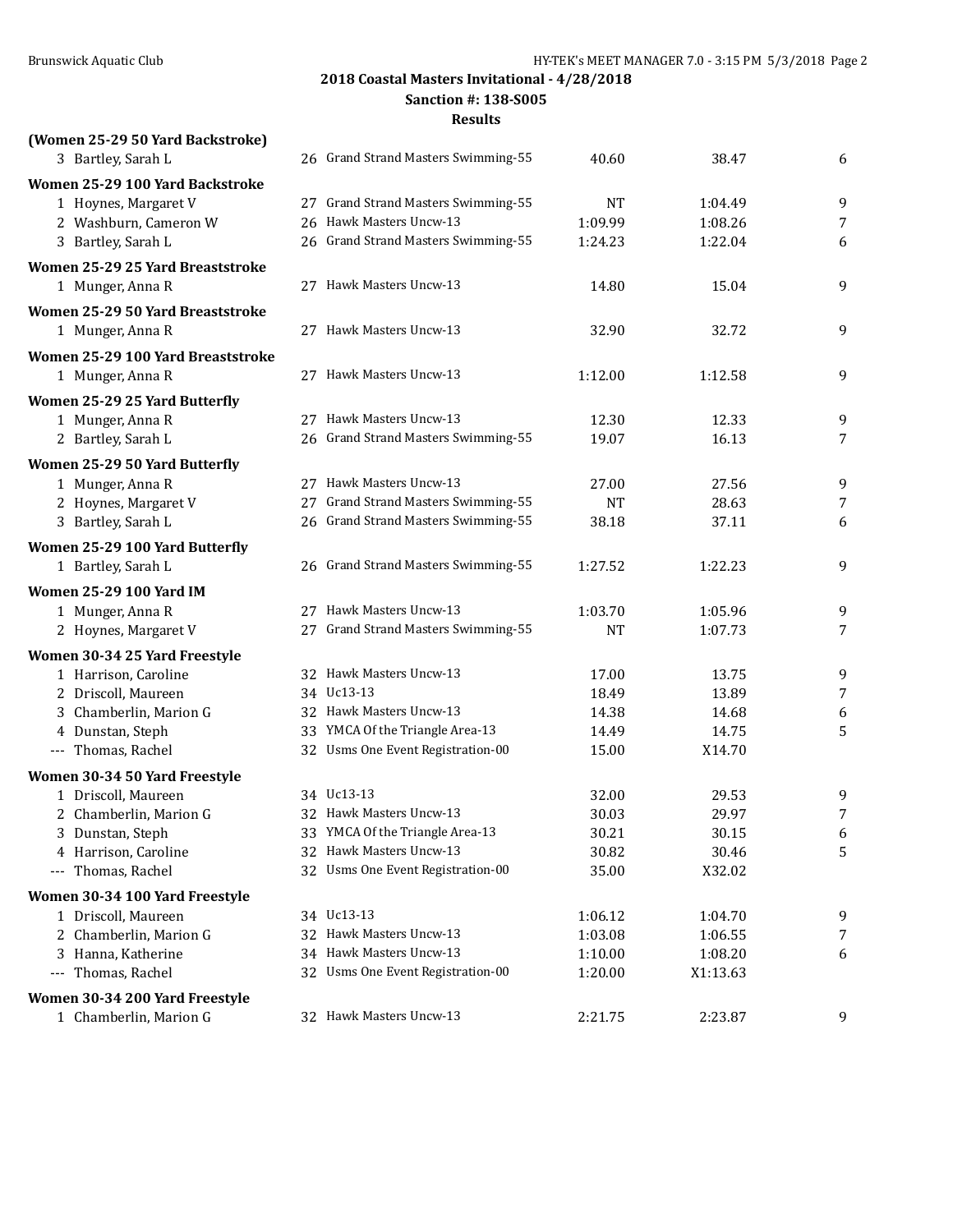**Sanction #: 138-S005**

| Women 30-34 500 Yard Freestyle    |     |                                     |           |          |                |
|-----------------------------------|-----|-------------------------------------|-----------|----------|----------------|
| 1 Driscoll, Maureen               |     | 34 Uc13-13                          | 7:00.00   | 6:31.75  | 9              |
| --- Thomas, Rachel                |     | 32 Usms One Event Registration-00   | 8:00.00   | X7:32.30 |                |
| Women 30-34 25 Yard Backstroke    |     |                                     |           |          |                |
| 1 Taylor, Sharon C                |     | 32 Sumter YMCA Swordfish Masters-55 | 15.00     | 14.66    | 9              |
| 2 Dunstan, Steph                  |     | 33 YMCA Of the Triangle Area-13     | 17.40     | 17.33    | 7              |
| 3 Driscoll, Maureen               |     | 34 Uc13-13                          | 20.65     | 17.84    | 6              |
| Women 30-34 50 Yard Backstroke    |     |                                     |           |          |                |
| 1 Taylor, Sharon C                |     | 32 Sumter YMCA Swordfish Masters-55 | 33.24     | 31.59    | 9              |
| 2 Hanna, Katherine                |     | 34 Hawk Masters Uncw-13             | 38.00     | 35.19    | 7              |
| Women 30-34 100 Yard Backstroke   |     |                                     |           |          |                |
| 1 Hanna, Katherine                |     | 34 Hawk Masters Uncw-13             | 1:25.00   | 1:14.52  | 9              |
| 2 Driscoll, Maureen               |     | 34 Uc13-13                          | 1:16.15   | 1:15.08  | 7              |
|                                   |     |                                     |           |          |                |
| Women 30-34 25 Yard Breaststroke  |     | 32 Sumter YMCA Swordfish Masters-55 | 15.00     | 14.67    | 9              |
| 1 Taylor, Sharon C                |     |                                     |           |          |                |
| Women 30-34 50 Yard Breaststroke  |     |                                     |           |          |                |
| 1 Taylor, Sharon C                |     | 32 Sumter YMCA Swordfish Masters-55 | 34.13     | 32.37    | 9              |
| 2 Harrison, Caroline              |     | 32 Hawk Masters Uncw-13             | 40.09     | 39.21    | 7              |
| Women 30-34 100 Yard Breaststroke |     |                                     |           |          |                |
| 1 Taylor, Sharon C                |     | 32 Sumter YMCA Swordfish Masters-55 | 1:13.39   | 1:10.49  | 9              |
| 2 Harrison, Caroline              |     | 32 Hawk Masters Uncw-13             | 1:25.58   | 1:26.43  | 7              |
| Women 30-34 25 Yard Butterfly     |     |                                     |           |          |                |
| 1 Taylor, Sharon C                |     | 32 Sumter YMCA Swordfish Masters-55 | 15.00     | 13.49    | 9              |
| *2 Chamberlin, Marion G           |     | 32 Hawk Masters Uncw-13             | 15.04     | 14.87    | 6.50           |
| *2 Harrison, Caroline             |     | 32 Hawk Masters Uncw-13             | 20.00     | 14.87    | 6.50           |
| 4 Dunstan, Steph                  |     | 33 YMCA Of the Triangle Area-13     | 15.73     | 14.96    | 5              |
| 5 Driscoll, Maureen               |     | 34 Uc13-13                          | 21.15     | 15.71    | 4              |
| Women 30-34 50 Yard Butterfly     |     |                                     |           |          |                |
| 1 Taylor, Sharon C                |     | 32 Sumter YMCA Swordfish Masters-55 | 30.95     | 30.39    | 9              |
| 2 Driscoll, Maureen               |     | 34 Uc13-13                          | 33.13     | 31.88    | $\overline{7}$ |
| 3 Chamberlin, Marion G            |     | 32 Hawk Masters Uncw-13             | <b>NT</b> | 32.01    | 6              |
| 4 Dunstan, Steph                  |     | 33 YMCA Of the Triangle Area-13     | 34.79     | 34.37    | 5              |
| 5 Hanna, Katherine                |     | 34 Hawk Masters Uncw-13             | 38.00     | 34.81    | 4              |
| Women 30-34 100 Yard IM           |     |                                     |           |          |                |
| 1 Taylor, Sharon C                |     | 32 Sumter YMCA Swordfish Masters-55 | 1:07.69   | 1:07.11  | 9              |
| Women 35-39 25 Yard Freestyle     |     |                                     |           |          |                |
| 1 Stump, Karen M                  |     | 39 Hawk Masters Uncw-13             | 13.00     | 12.28    | 9              |
| 2 Gonzalez, Lyhomar               | 39. | Fort Bragg Masters-13               | NT        | 15.71    | 7              |
| --- Jurado, Lesly                 | 35  | Usms One Event Registration-00      | 16.00     | X16.49   |                |
|                                   |     |                                     |           |          |                |
| Women 35-39 50 Yard Freestyle     |     |                                     |           |          |                |
| 1 Stump, Karen M                  |     | 39 Hawk Masters Uncw-13             | 26.10     | 26.76    | 9              |
| 2 Gonzalez, Lyhomar               | 39  | Fort Bragg Masters-13               | <b>NT</b> | 34.05    | 7              |
| --- Jurado, Lesly                 | 35. | Usms One Event Registration-00      | 35.00     | X36.55   |                |
| Women 35-39 100 Yard Freestyle    |     |                                     |           |          |                |
| 1 Gonzalez, Lyhomar               |     | 39 Fort Bragg Masters-13            | NT        | 1:18.15  | 9              |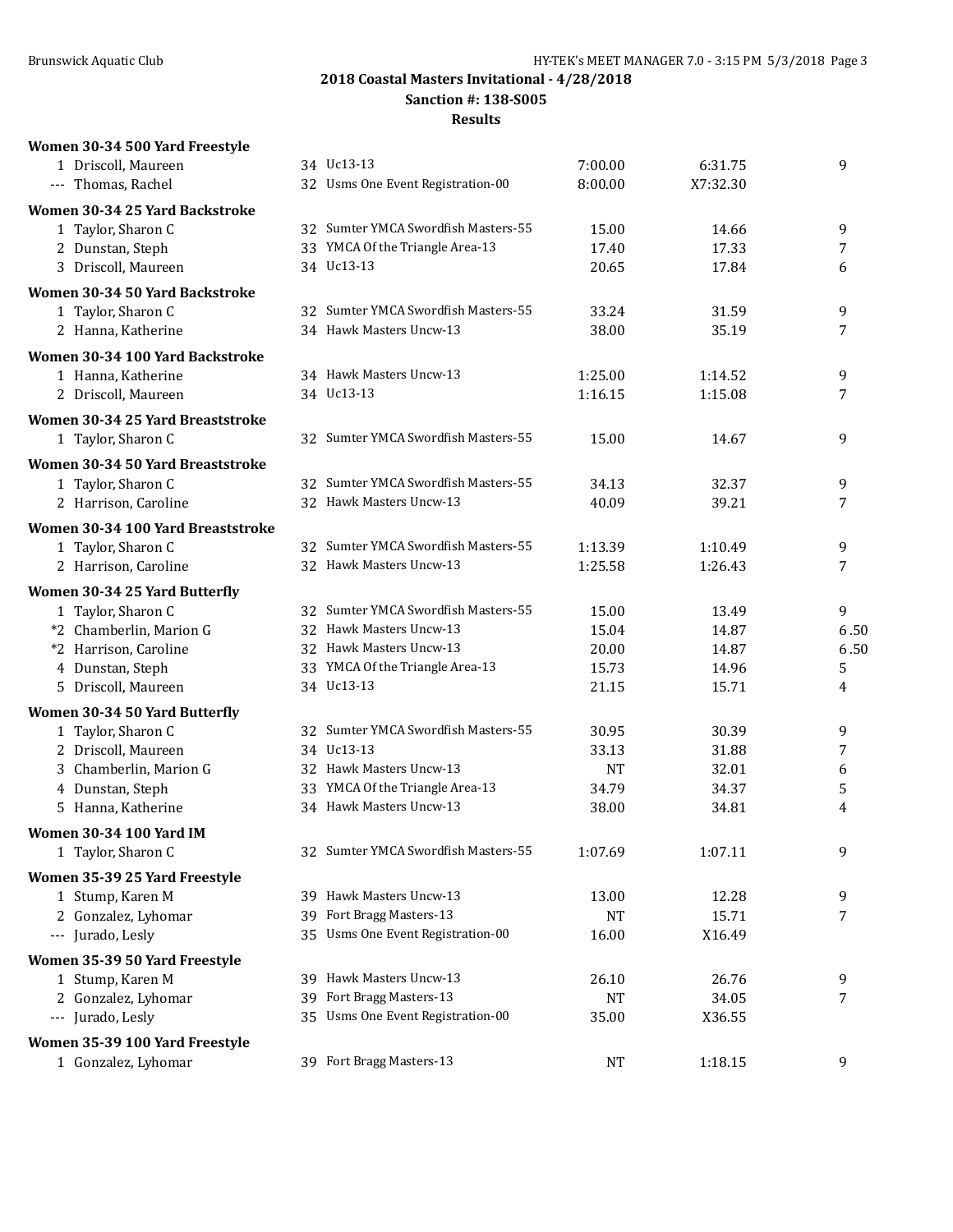**Sanction #: 138-S005**

| (Women 35-39 100 Yard Freestyle)<br>--- Jurado, Lesly                       | 35 Usms One Event Registration-00                             |                      |                     |        |
|-----------------------------------------------------------------------------|---------------------------------------------------------------|----------------------|---------------------|--------|
|                                                                             |                                                               | 1:25.00              | X1:21.45            |        |
| Women 35-39 200 Yard Freestyle<br>1 Gonzalez, Lyhomar<br>--- Jurado, Lesly  | 39 Fort Bragg Masters-13<br>35 Usms One Event Registration-00 | <b>NT</b><br>2:55.00 | 2:53.44<br>X2:57.42 | 9      |
| Women 35-39 500 Yard Freestyle<br>--- Jurado, Lesly                         | 35 Usms One Event Registration-00                             | 8:00.00              | X7:53.17            |        |
| Women 35-39 25 Yard Backstroke<br>1 Stump, Karen M<br>2 Gonzalez, Lyhomar   | 39 Hawk Masters Uncw-13<br>39 Fort Bragg Masters-13           | 15.10<br><b>NT</b>   | 14.91<br>20.60      | 9<br>7 |
| Women 35-39 50 Yard Backstroke<br>1 Stump, Karen M<br>2 Gonzalez, Lyhomar   | 39 Hawk Masters Uncw-13<br>39 Fort Bragg Masters-13           | 32.10<br><b>NT</b>   | 32.45<br>43.65      | 9<br>7 |
| Women 35-39 25 Yard Breaststroke<br>1 Stump, Karen M                        | 39 Hawk Masters Uncw-13                                       | 16.10                | 16.78               | 9      |
| Women 35-39 50 Yard Breaststroke<br>1 Stump, Karen M<br>2 Gonzalez, Lyhomar | 39 Hawk Masters Uncw-13<br>39 Fort Bragg Masters-13           | 34.10<br><b>NT</b>   | 34.98<br>48.93      | 9<br>7 |
| Women 35-39 25 Yard Butterfly<br>1 Stump, Karen M<br>2 Gonzalez, Lyhomar    | 39 Hawk Masters Uncw-13<br>39 Fort Bragg Masters-13           | 14.10<br><b>NT</b>   | 13.38<br>17.30      | 9<br>7 |
| Women 35-39 50 Yard Butterfly<br>1 Stump, Karen M                           | 39 Hawk Masters Uncw-13                                       | 28.10                | 28.86               | 9      |
| Women 40-44 25 Yard Freestyle<br>1 Uhl, Alicia K                            | 41 Hawk Masters Uncw-13                                       | 12.18                | 12.57               | 9      |
| Women 40-44 50 Yard Freestyle<br>1 Uhl, Alicia K<br>2 Gutermuth, Samantha J | 41 Hawk Masters Uncw-13<br>40 Hawk Masters Uncw-13            | 25.90<br>29.45       | 26.63<br>29.76      | 9<br>7 |
| Women 40-44 100 Yard Freestyle<br>1 Uhl, Alicia K                           | 41 Hawk Masters Uncw-13                                       | 56.56                | 59.04               | 9      |
| Women 40-44 200 Yard Freestyle<br>1 Old, Catherine A                        | 40 Greensboro Community YMCA Mast-13                          | 2:23.63              | 2:26.59             | 9      |
| Women 40-44 500 Yard Freestyle<br>1 Old, Catherine A                        | 40 Greensboro Community YMCA Mast-13                          | 6:25.05              | 6:25.39             | 9      |
| Women 40-44 25 Yard Backstroke<br>1 Uhl, Alicia K                           | 41 Hawk Masters Uncw-13                                       | 15.15                | 15.60               | 9      |
| Women 40-44 50 Yard Backstroke<br>1 Gutermuth, Samantha J                   | 40 Hawk Masters Uncw-13                                       | 34.26                | 35.98               | 9      |
| Women 40-44 25 Yard Butterfly<br>1 Uhl, Alicia K                            | 41 Hawk Masters Uncw-13                                       | 13.15                | 13.59               | 9      |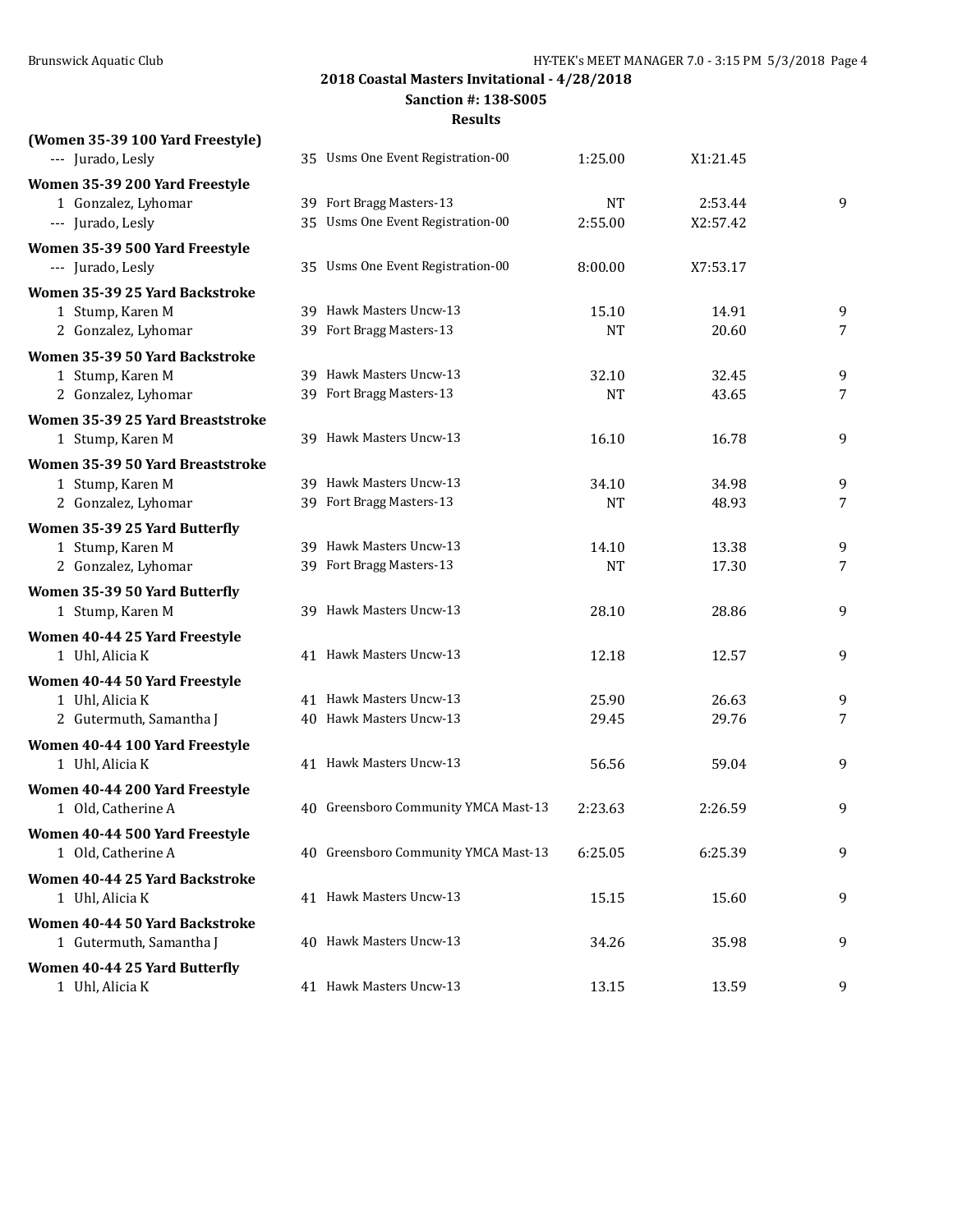**Sanction #: 138-S005**

| Women 40-44 50 Yard Butterfly    |                                      |          |          |                |
|----------------------------------|--------------------------------------|----------|----------|----------------|
| 1 Uhl, Alicia K                  | 41 Hawk Masters Uncw-13              | 28.68    | 28.81    | 9              |
| 2 Gutermuth, Samantha J          | 40 Hawk Masters Uncw-13              | 33.47    | 34.49    | $\overline{7}$ |
| Women 40-44 100 Yard Butterfly   |                                      |          |          |                |
| 1 Uhl, Alicia K                  | 41 Hawk Masters Uncw-13              | 1:03.77  | 1:05.22  | 9              |
| <b>Women 40-44 200 Yard IM</b>   |                                      |          |          |                |
| 1 Uhl, Alicia K                  | 41 Hawk Masters Uncw-13              | 2:23.85  | 2:26.18  | 9              |
| 2 Old, Catherine A               | 40 Greensboro Community YMCA Mast-13 | 2:49.42  | 2:50.68  | 7              |
| Women 45-49 50 Yard Freestyle    |                                      |          |          |                |
| 1 Gratsou-Zodl, Violetta         | 47 Tac Titans-13                     | 36.48    | 36.65    | 9              |
| --- Deputy, Lisa H               | 45 Usms One Event Registration-00    | 55.00    | X40.02   |                |
| Women 45-49 100 Yard Freestyle   |                                      |          |          |                |
| 1 Davidson, Michelle L           | 47 Garden State Masters-7            | 1:02.08  | 1:03.29  | 9              |
| 2 Gratsou-Zodl, Violetta         | 47 Tac Titans-13                     | 1:22.03  | 1:21.96  | $\overline{7}$ |
| --- Deputy, Lisa H               | 45 Usms One Event Registration-00    | 1:45.00  | X1:32.75 |                |
| Women 45-49 500 Yard Freestyle   |                                      |          |          |                |
| 1 Wilson, Melissa L              | 49 Uc13-13                           | 10:05.09 | 9:54.89  | 9              |
| Women 45-49 25 Yard Backstroke   |                                      |          |          |                |
| 1 Davidson, Michelle L           | 47 Garden State Masters-7            | 15.00    | 14.51    | 9              |
| Women 45-49 50 Yard Backstroke   |                                      |          |          |                |
| 1 Davidson, Michelle L           | 47 Garden State Masters-7            | 30.29    | 31.85    | 9              |
| Women 45-49 100 Yard Backstroke  |                                      |          |          |                |
| 1 Davidson, Michelle L           | 47 Garden State Masters-7            | 1:06.00  | 1:11.10  | 9              |
| Women 45-49 50 Yard Breaststroke |                                      |          |          |                |
| 1 Gratsou-Zodl, Violetta         | 47 Tac Titans-13                     | 46.55    | 48.21    | 9              |
| <b>Women 45-49 100 Yard IM</b>   |                                      |          |          |                |
| 1 Davidson, Michelle L           | 47 Garden State Masters-7            | 1:10.00  | 1:12.23  | 9              |
| 2 Gratsou-Zodl, Violetta         | 47 Tac Titans-13                     | 1:36.92  | 1:40.93  | 7              |
| Women 50-54 25 Yard Freestyle    |                                      |          |          |                |
| 1 Fuss, Karen K                  | 52 Grand Strand Masters Swimming-55  | 15.50    | 15.37    | 9              |
| 2 Krupp, Tami A                  | 50 Hawk Masters Uncw-13              | 30.00    | 23.38    | 7              |
| Women 50-54 50 Yard Freestyle    |                                      |          |          |                |
| 1 Fuss, Karen K                  | 52 Grand Strand Masters Swimming-55  | 31.26    | 31.30    | 9              |
| 2 Krupp, Tami A                  | 50 Hawk Masters Uncw-13              | 1:00.00  | 46.83    | 7              |
| --- Wolff, Celia                 | 52 Hawk Masters Uncw-13              | 27.52    | DQ       |                |
| Women 50-54 100 Yard Freestyle   |                                      |          |          |                |
| 1 Krupp, Tami A                  | 50 Hawk Masters Uncw-13              | 2:15.00  | 1:41.75  | 9              |
| Women 50-54 200 Yard Freestyle   |                                      |          |          |                |
| 1 Fuss, Karen K                  | 52 Grand Strand Masters Swimming-55  | 2:32.14  | 2:34.75  | 9              |
| Women 50-54 500 Yard Freestyle   |                                      |          |          |                |
| 1 Fuss, Karen K                  | 52 Grand Strand Masters Swimming-55  | 6:46.19  | 6:46.27  | 9              |
|                                  |                                      |          |          |                |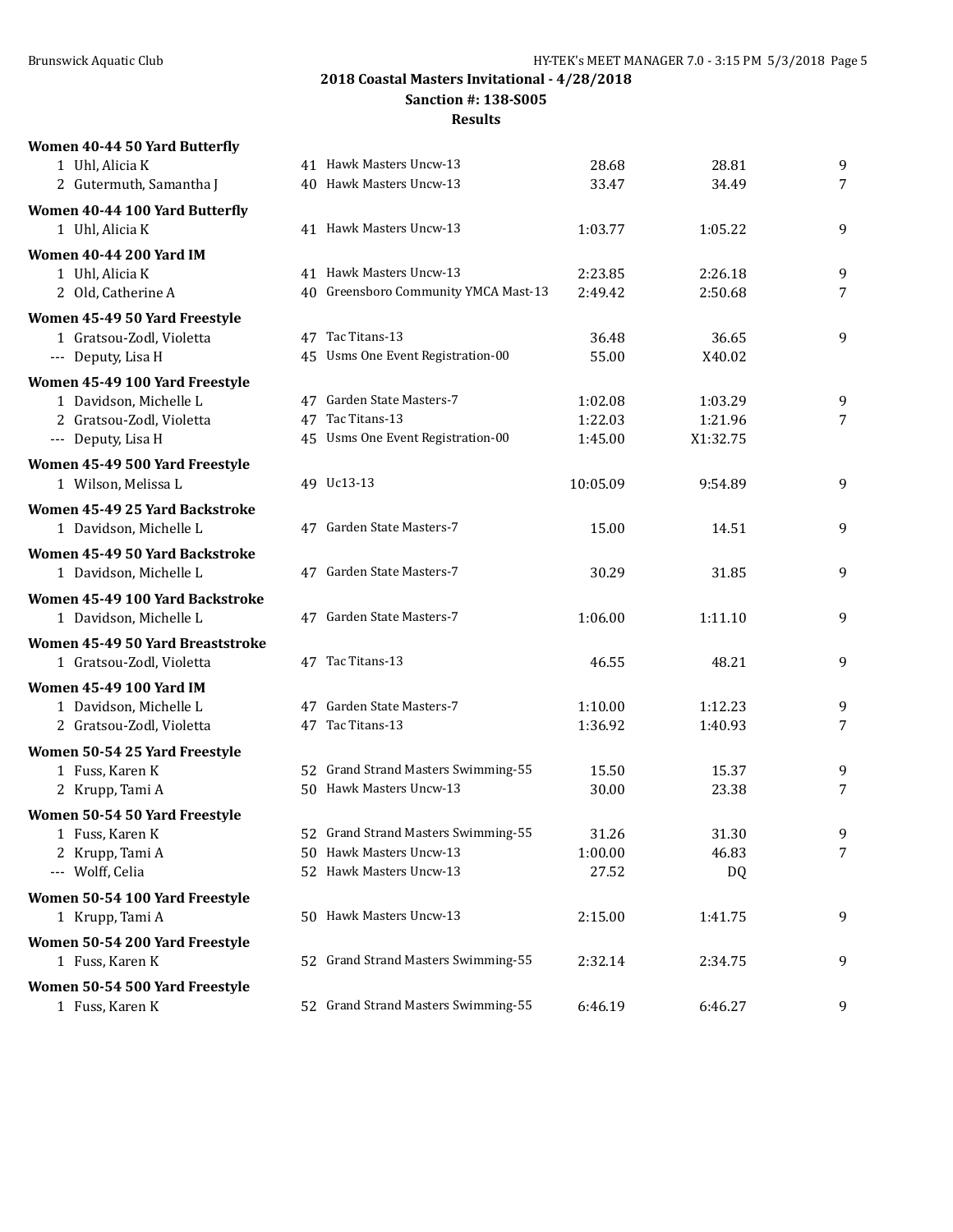**Sanction #: 138-S005**

|  |  |  |  | Women 50-54 25 Yard Backstroke |
|--|--|--|--|--------------------------------|
|--|--|--|--|--------------------------------|

| 1 Wolff, Celia                   | 52 Hawk Masters Uncw-13             | 14.88   | 15.70   | $\boldsymbol{9}$ |
|----------------------------------|-------------------------------------|---------|---------|------------------|
| 2 Fuss, Karen K                  | 52 Grand Strand Masters Swimming-55 | 19.00   | 18.58   | $\overline{7}$   |
| 3 Krupp, Tami A                  | 50 Hawk Masters Uncw-13             | 1:00.00 | 26.07   | 6                |
| Women 50-54 50 Yard Backstroke   |                                     |         |         |                  |
| 1 Krupp, Tami A                  | 50 Hawk Masters Uncw-13             | 1:15.00 | 55.59   | 9                |
| Women 50-54 100 Yard Backstroke  |                                     |         |         |                  |
| 1 Fuss, Karen K                  | 52 Grand Strand Masters Swimming-55 | 1:22.28 | 1:24.46 | 9                |
| 2 Krupp, Tami A                  | 50 Hawk Masters Uncw-13             | 2:20.00 | 1:59.89 | 7                |
| Women 50-54 25 Yard Breaststroke |                                     |         |         |                  |
| 1 Fuss, Karen K                  | 52 Grand Strand Masters Swimming-55 | 20.50   | 20.52   | 9                |
|                                  |                                     |         |         |                  |
| Women 50-54 25 Yard Butterfly    |                                     |         |         |                  |
| 1 Wolff, Celia                   | 52 Hawk Masters Uncw-13             | 13.56   | 13.38   | 9                |
| 2 Fuss, Karen K                  | 52 Grand Strand Masters Swimming-55 | 18.00   | 16.42   | 7                |
| Women 50-54 50 Yard Butterfly    |                                     |         |         |                  |
| 1 Wolff, Celia                   | 52 Hawk Masters Uncw-13             | 29.52   | 30.41   | $\boldsymbol{9}$ |
| Women 55-59 25 Yard Freestyle    |                                     |         |         |                  |
| 1 Klestinec, Robin L             | 56 New Albany Aquatics Club-17      | 14.00   | 14.05   | 9                |
| 2 Pawlowski, Kathy               | 56 Hawk Masters Uncw-13             | 16.00   | 15.57   | 7                |
| 3 Fisher, Jamie L                | 55 Grand Strand Masters Swimming-55 | 15.84   | 16.59   | 6                |
| Women 55-59 50 Yard Freestyle    |                                     |         |         |                  |
| 1 Klestinec, Robin L             | 56 New Albany Aquatics Club-17      | 30.00   | 30.18   | 9                |
| 2 Fisher, Jamie L                | 55 Grand Strand Masters Swimming-55 | 32.55   | 33.11   | 7                |
| 3 Pawlowski, Kathy               | 56 Hawk Masters Uncw-13             | 34.00   | 33.31   | 6                |
| Women 55-59 100 Yard Freestyle   |                                     |         |         |                  |
| 1 Pawlowski, Kathy               | 56 Hawk Masters Uncw-13             | 1:13.00 | 1:11.95 | 9                |
| 2 Fisher, Jamie L                | 55 Grand Strand Masters Swimming-55 | 1:12.92 | 1:14.39 | 7                |
| Women 55-59 200 Yard Freestyle   |                                     |         |         |                  |
| 1 Pawlowski, Kathy               | 56 Hawk Masters Uncw-13             | 2:40.00 | 2:38.00 | 9                |
| Women 55-59 500 Yard Freestyle   |                                     |         |         |                  |
| 1 Pawlowski, Kathy               | 56 Hawk Masters Uncw-13             | 7:00.00 | 6:56.18 | $\boldsymbol{9}$ |
|                                  |                                     |         |         |                  |
| Women 55-59 25 Yard Backstroke   |                                     |         |         |                  |
| 1 Pawlowski, Kathy               | 56 Hawk Masters Uncw-13             | 21.00   | 18.91   | 9                |
| 2 Fisher, Jamie L                | 55 Grand Strand Masters Swimming-55 | 20.94   | 23.12   | 7                |
| Women 55-59 50 Yard Backstroke   |                                     |         |         |                  |
| 1 Klestinec, Robin L             | 56 New Albany Aquatics Club-17      | 33.00   | 35.40   | 9                |
| 2 Fisher, Jamie L                | 55 Grand Strand Masters Swimming-55 | 42.64   | 42.44   | 7                |
| Women 55-59 100 Yard Backstroke  |                                     |         |         |                  |
| 1 Pawlowski, Kathy               | 56 Hawk Masters Uncw-13             | 1:35.00 | 1:28.79 | 9                |
| 2 Fisher, Jamie L                | 55 Grand Strand Masters Swimming-55 | 1:34.92 | 1:33.04 | 7                |
| Women 55-59 25 Yard Breaststroke |                                     |         |         |                  |
| 1 Fisher, Jamie L                | 55 Grand Strand Masters Swimming-55 | 21.13   | 18.91   | 9                |
| 2 Pawlowski, Kathy               | 56 Hawk Masters Uncw-13             | 21.00   | 22.52   | 7                |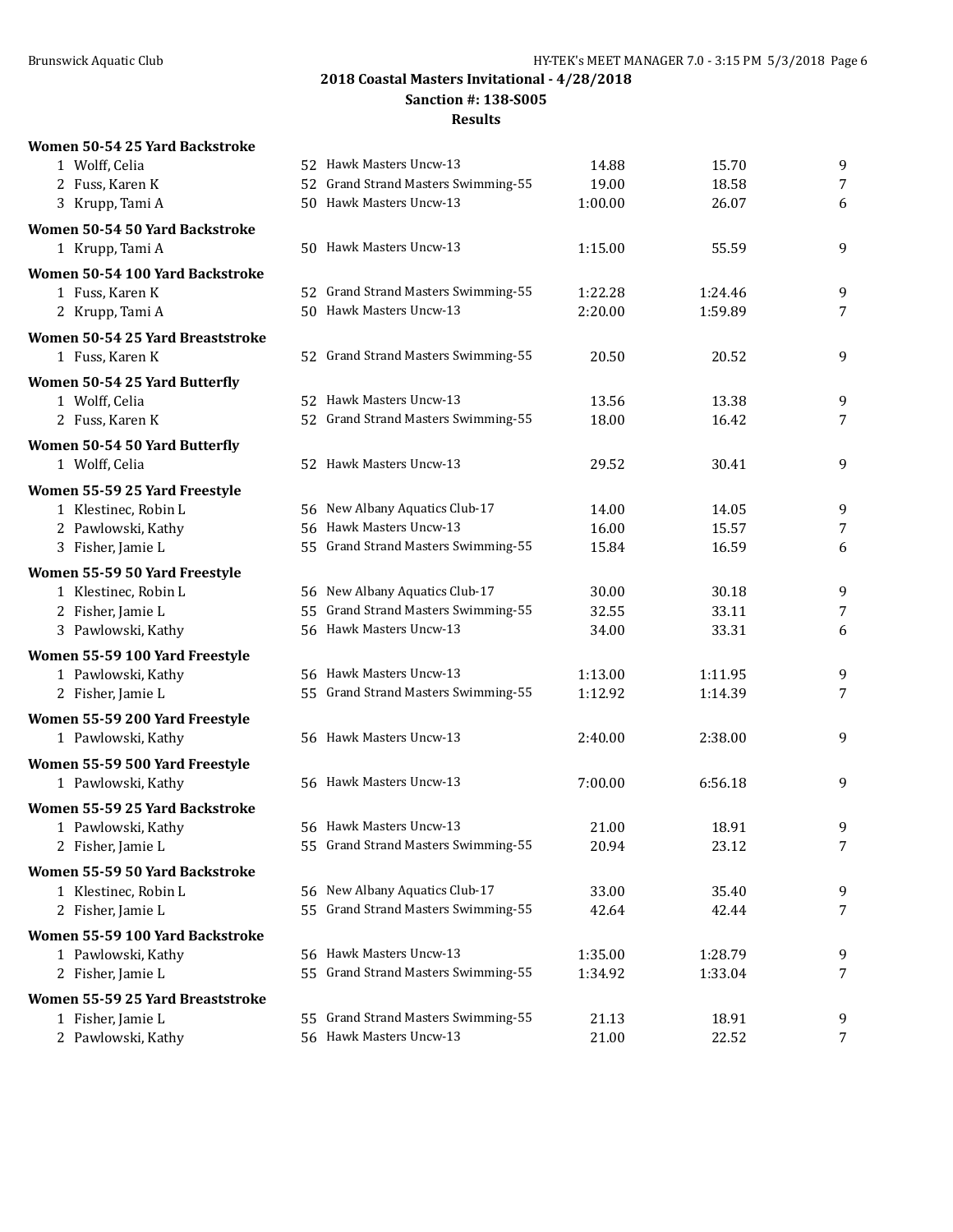**Women 55-59 50 Yard Breaststroke**

**2018 Coastal Masters Invitational - 4/28/2018**

**Sanction #: 138-S005**

**Results**

# 1 Klestinec, Robin L 56 New Albany Aquatics Club-17 45.00 41.67 9 2 Fisher, Jamie L 55 Grand Strand Masters Swimming-55 44.28 44.45 44.45 7 **Women 55-59 25 Yard Butterfly** 1 Klestinec, Robin L 56 New Albany Aquatics Club-17 16.00 15.63 9 **Women 55-59 50 Yard Butterfly** 1 Klestinec, Robin L 56 New Albany Aquatics Club-17 33.00 32.34 9 **Women 60-64 25 Yard Freestyle** 1 Burrell, Eugenia B 60 Hawk Masters Uncw-13 14.08 14.74 9 2 Graham, Patricia A 60 YMCA Columbia Swim Club-55 NT 18.44 7 3 Shaull, Pamela G 61 Grand Strand Masters Swimming-55 25.00 25.21 6 **Women 60-64 50 Yard Freestyle** 1 Burrell, Eugenia B 60 Hawk Masters Uncw-13 33.23 34.00 9 2 Allen, Pam J 62 Hawk Masters Uncw-13 35.46 36.39 7 3 Graham, Patricia A 60 YMCA Columbia Swim Club-55 38.53 38.80 38.80 6 4 Levintow, Katharina A 61 Hawk Masters Uncw-13 38.00 39.90 5 5 Shaull, Pamela G 61 Grand Strand Masters Swimming-55 50.00 52.17 50.00 **Women 60-64 100 Yard Freestyle** 1 Graham, Patricia A 60 YMCA Columbia Swim Club-55 1:27.30 1:30.36 9 2 Shaull, Pamela G 61 Grand Strand Masters Swimming-55 1:50.00 1:51.69 7 **Women 60-64 200 Yard Freestyle** 1 Allen, Pam J 62 Hawk Masters Uncw-13 2:53.55 2:51.44 9 **Women 60-64 500 Yard Freestyle** 1 Allen, Pam J 62 Hawk Masters Uncw-13 7:30.00 7:36.56 9 **Women 60-64 25 Yard Backstroke** 1 Graham, Patricia A 60 YMCA Columbia Swim Club-55 NT 23.94 99 2 Shaull, Pamela G 61 Grand Strand Masters Swimming-55 28.00 24.05 24.05 28.00 **Women 60-64 50 Yard Backstroke** 1 Graham, Patricia A 60 YMCA Columbia Swim Club-55 49.25 50.01 9 2 Shaull, Pamela G 61 Grand Strand Masters Swimming-55 55.00 1:01.29 7 **Women 60-64 100 Yard Backstroke** 1 Graham, Patricia A 60 YMCA Columbia Swim Club-55 1:49.36 1:51.46 9 **Women 60-64 25 Yard Breaststroke** 1 Shaull, Pamela G 61 Grand Strand Masters Swimming-55 25.00 24.61 9 **Women 60-64 50 Yard Breaststroke** 1 Burrell, Eugenia B 60 Hawk Masters Uncw-13 43.42 43.44 43.44 9 2 Levintow, Katharina A 61 Hawk Masters Uncw-13 50.00 51.37 7 3 Graham, Patricia A 60 YMCA Columbia Swim Club-55 55.93 53.24 53.24 6 4 Shaull, Pamela G 61 Grand Strand Masters Swimming-55 52.00 54.40 5 **Women 60-64 100 Yard Breaststroke** 1 Burrell, Eugenia B 60 Hawk Masters Uncw-13 1:38.27 1:35.71 9 2 Shaull, Pamela G 61 Grand Strand Masters Swimming-55 1:52.00 1:55.45 7 3 Graham, Patricia A 60 YMCA Columbia Swim Club-55 2:02.76 2:06.15 6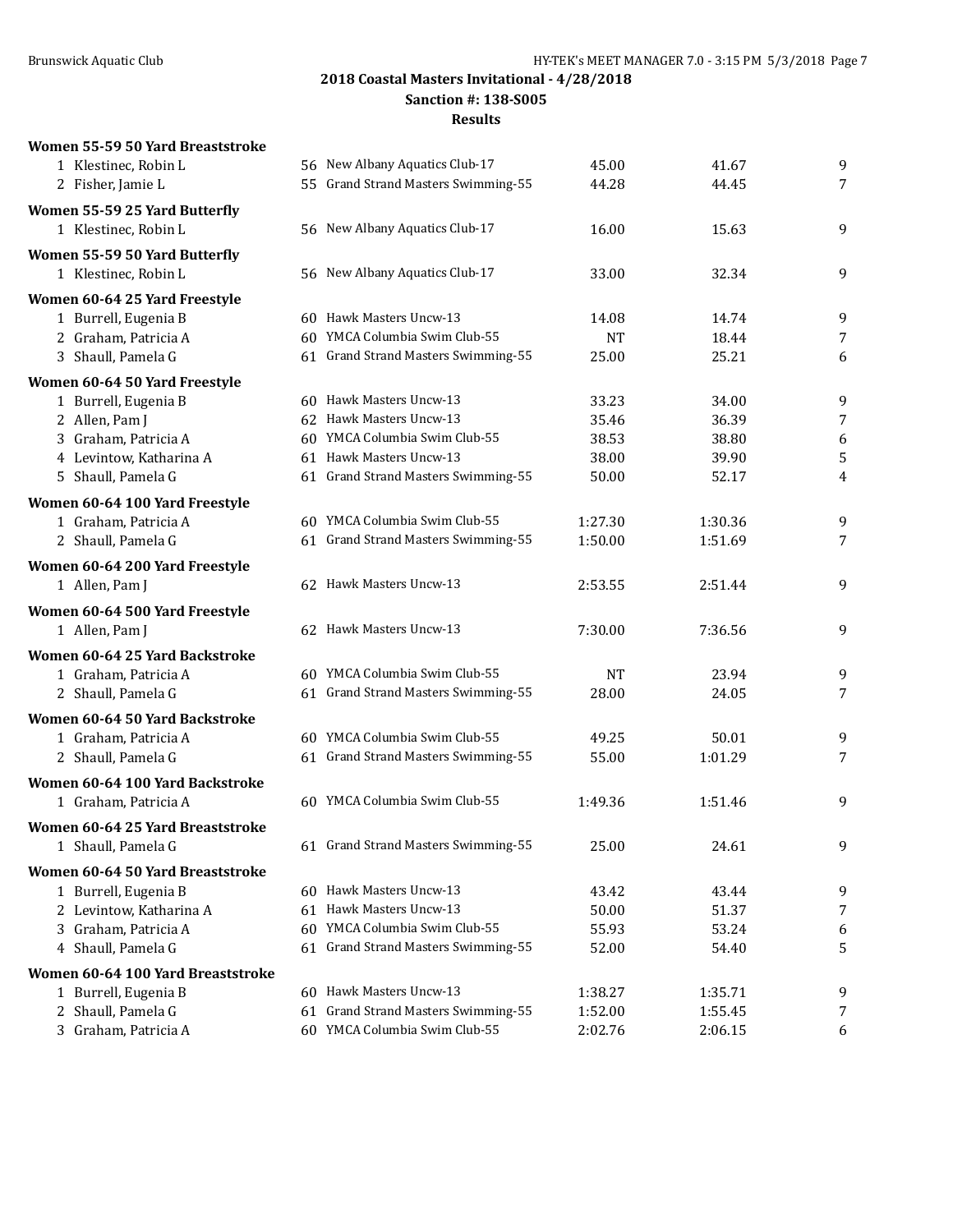**Women 60-64 25 Yard Butterfly**

**2018 Coastal Masters Invitational - 4/28/2018**

**Sanction #: 138-S005**

| 1 Burrell, Eugenia B                               | 60 Hawk Masters Uncw-13           | 19.47    | 18.85     | 9              |
|----------------------------------------------------|-----------------------------------|----------|-----------|----------------|
| Women 60-64 100 Yard IM                            |                                   |          |           |                |
| 1 Allen, Pam J                                     | 62 Hawk Masters Uncw-13           | 1:27.53  | 1:31.37   | 9              |
| 2 Levintow, Katharina A                            | 61 Hawk Masters Uncw-13           | 1:40.00  | 1:43.82   | $\overline{7}$ |
| <b>Women 60-64 200 Yard IM</b>                     |                                   |          |           |                |
| 1 Allen, Pam J                                     | 62 Hawk Masters Uncw-13           | 3:13.24  | 3:22.16   | 9              |
| Women 65-69 25 Yard Freestyle                      |                                   |          |           |                |
| 1 MacColl, Virginia L                              | 66 Uc13-13                        | 17.00    | 14.72     | 9              |
| 2 Harper, Jane A                                   | 65 Hawk Masters Uncw-13           | 17.03    | 15.41     | 7              |
| --- Parker, Christine                              | 65 Usms One Event Registration-00 | 20.00    | X17.79    |                |
| --- Brampton, Beth                                 | 68 Usms One Event Registration-00 | 21.00    | X20.96    |                |
| Women 65-69 50 Yard Freestyle                      |                                   |          |           |                |
| 1 Harper, Jane A                                   | 65 Hawk Masters Uncw-13           | 40.03    | 32.36     | 9              |
| 2 MacColl, Virginia L                              | 66 Uc13-13                        | 37.00    | 35.23     | 7              |
| --- Parker, Christine                              | 65 Usms One Event Registration-00 | 55.00    | X45.31    |                |
| --- Brampton, Beth                                 | 68 Usms One Event Registration-00 | 50.00    | X49.25    |                |
| Women 65-69 100 Yard Freestyle                     |                                   |          |           |                |
| 1 Harper, Jane A                                   | 65 Hawk Masters Uncw-13           | 1:35.06  | 1:13.35   | 9              |
| --- Parker, Christine                              | 65 Usms One Event Registration-00 | 2:00.00  | X1:43.35  |                |
| --- Brampton, Beth                                 | 68 Usms One Event Registration-00 | 1:50.00  | X1:51.04  |                |
| Women 65-69 200 Yard Freestyle                     |                                   |          |           |                |
| --- Brampton, Beth                                 | 68 Usms One Event Registration-00 | 3:55.00  | X3:56.04  |                |
| Women 65-69 500 Yard Freestyle                     |                                   |          |           |                |
| --- Brampton, Beth                                 | 68 Usms One Event Registration-00 | 10:10.00 | X10:06.27 |                |
| Women 65-69 25 Yard Backstroke                     |                                   |          |           |                |
| 1 Harper, Jane A                                   | 65 Hawk Masters Uncw-13           | 19.05    | 18.38     | 9              |
|                                                    |                                   |          |           |                |
| Women 65-69 50 Yard Backstroke<br>1 Harper, Jane A | 65 Hawk Masters Uncw-13           | 48.04    | 40.50     | 9              |
|                                                    |                                   |          |           |                |
| Women 65-69 25 Yard Breaststroke                   |                                   |          |           |                |
| 1 Harper, Jane A                                   | 65 Hawk Masters Uncw-13           | 21.01    | 20.61     | 9              |
| Women 65-69 50 Yard Breaststroke                   |                                   |          |           |                |
| 1 Harper, Jane A                                   | 65 Hawk Masters Uncw-13           | 52.02    | 43.01     | 9              |
| 2 MacColl, Virginia L                              | 66 Uc13-13                        | 49.29    | 45.45     | 7              |
| Women 65-69 100 Yard Breaststroke                  |                                   |          |           |                |
| 1 Harper, Jane A                                   | 65 Hawk Masters Uncw-13           | 1:55.07  | 1:32.50   | 9              |
| 2 MacColl, Virginia L                              | 66 Uc13-13                        | NT       | 1:43.69   | 7              |
| Women 65-69 25 Yard Butterfly                      |                                   |          |           |                |
| --- Parker, Christine                              | 65 Usms One Event Registration-00 | 35.00    | X32.65    |                |
| <b>Women 65-69 100 Yard IM</b>                     |                                   |          |           |                |
| --- Parker, Christine                              | 65 Usms One Event Registration-00 | NT       | X2:38.76  |                |
| Men 18-24 50 Yard Freestyle                        |                                   |          |           |                |
| 1 Carter, Geoff                                    | 23 Hawk Masters Uncw-13           | 24.99    | 23.27     | 9              |
|                                                    |                                   |          |           |                |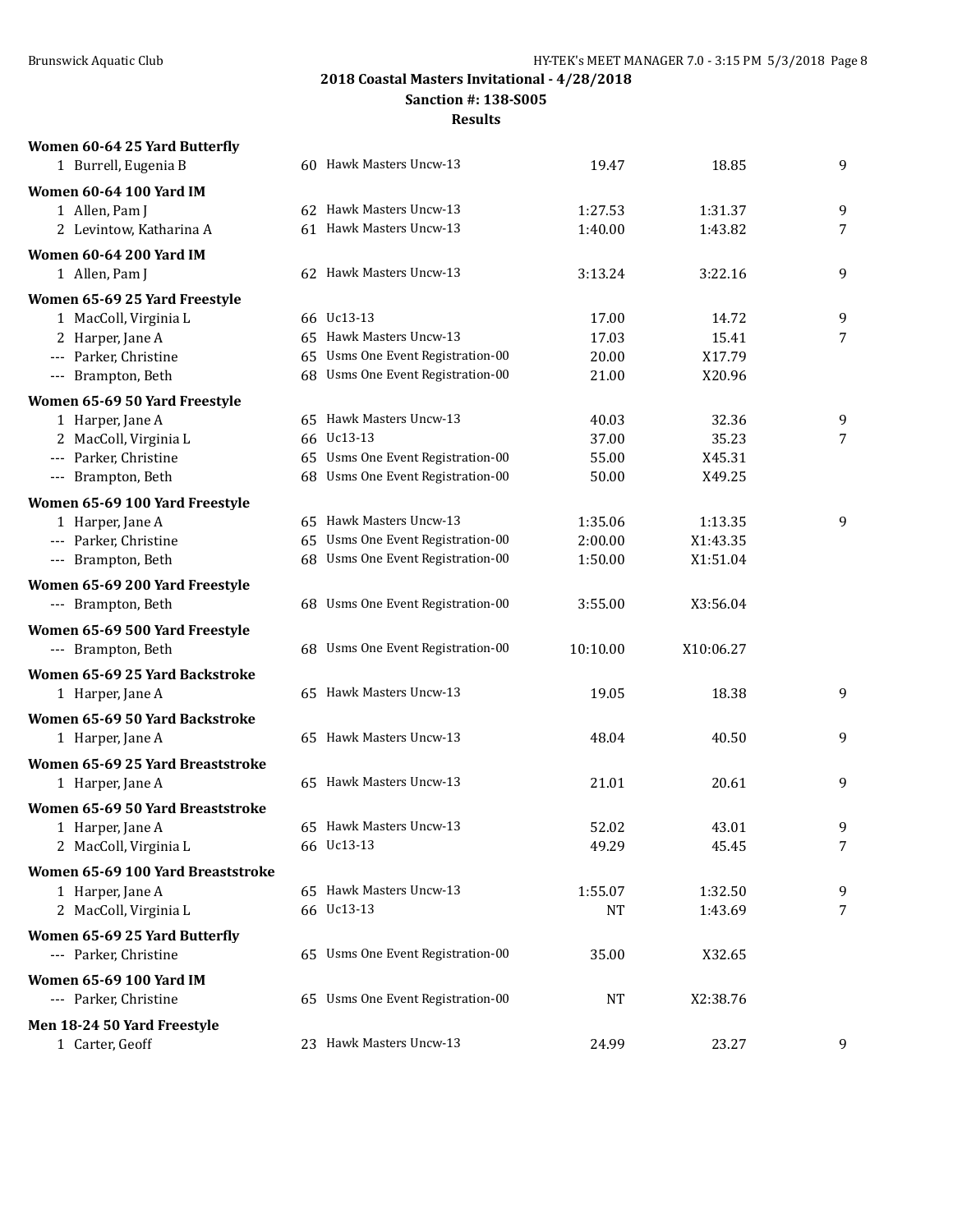**Men 18-24 25 Yard Breaststroke**

**2018 Coastal Masters Invitational - 4/28/2018**

**Sanction #: 138-S005**

| 1 Carter, Geoff                 | 23 Hawk Masters Uncw-13           | 15.00   | 12.28     | 9              |
|---------------------------------|-----------------------------------|---------|-----------|----------------|
| Men 18-24 50 Yard Breaststroke  |                                   |         |           |                |
| 1 Carter, Geoff                 | 23 Hawk Masters Uncw-13           | 32.99   | 28.53     | 9              |
| Men 18-24 100 Yard Breaststroke |                                   |         |           |                |
| 1 Carter, Geoff                 | 23 Hawk Masters Uncw-13           | 1:03.99 | 1:01.77   | 9              |
| Men 25-29 25 Yard Freestyle     |                                   |         |           |                |
| 1 Gaertner, Drew                | 25 Hawk Masters Uncw-13           | 9.99    | 10.65     | 9              |
| Men 25-29 50 Yard Freestyle     |                                   |         |           |                |
| 1 Gaertner, Drew                | 25 Hawk Masters Uncw-13           | 20.39   | 22.34     | 9              |
| 2 De la Cruz, Juan J            | 29 Hawk Masters Uncw-13           | 31.08   | 34.46     | $\overline{7}$ |
| --- Creidler, Nicholas          | 26 Usms One Event Registration-00 | 26.00   | X25.91    |                |
| Men 25-29 100 Yard Freestyle    |                                   |         |           |                |
| --- Creidler, Nicholas          | 26 Usms One Event Registration-00 | 55.00   | X56.35    |                |
| --- De la Cruz, Juan J          | 29 Hawk Masters Uncw-13           | 1:14.93 | <b>DQ</b> |                |
| Men 25-29 200 Yard Freestyle    |                                   |         |           |                |
| 1 De la Cruz, Juan J            | 29 Hawk Masters Uncw-13           | 3:08.18 | 2:57.94   | 9              |
| --- Creidler, Nicholas          | 26 Usms One Event Registration-00 | 1:56.00 | X1:59.35  |                |
| Men 25-29 500 Yard Freestyle    |                                   |         |           |                |
| 1 De la Cruz, Juan J            | 29 Hawk Masters Uncw-13           | 8:14.88 | 8:21.64   | 9              |
| --- Creidler, Nicholas          | 26 Usms One Event Registration-00 | 5:20.00 | X5:07.78  |                |
|                                 |                                   |         |           |                |
| Men 25-29 25 Yard Backstroke    | 25 Hawk Masters Uncw-13           |         |           | 9              |
| 1 Gaertner, Drew                |                                   | 11.99   | 13.25     |                |
| Men 25-29 50 Yard Backstroke    |                                   |         |           |                |
| --- Halonen, Valtteri           | 26 Usms One Event Registration-00 | 26.99   | X24.70    |                |
| Men 25-29 25 Yard Breaststroke  |                                   |         |           |                |
| 1 Thomas, Chandler P            | 28 SwimMAC Masters - Charlotte-13 | 12.99   | 14.58     | 9              |
| Men 25-29 50 Yard Breaststroke  |                                   |         |           |                |
| 1 De la Cruz, Juan J            | 29 Hawk Masters Uncw-13           | 48.25   | 51.27     | 9              |
| --- Creidler, Nicholas          | 26 Usms One Event Registration-00 | 33.00   | X32.01    |                |
| Men 25-29 100 Yard Breaststroke |                                   |         |           |                |
| --- Creidler, Nicholas          | 26 Usms One Event Registration-00 | 1:15.00 | X1:10.82  |                |
| Men 25-29 25 Yard Butterfly     |                                   |         |           |                |
| --- Halonen, Valtteri           | 26 Usms One Event Registration-00 | 12.00   | X10.59    |                |
| Men 25-29 50 Yard Butterfly     |                                   |         |           |                |
| 1 Gaertner, Drew                | 25 Hawk Masters Uncw-13           | 23.99   | 25.38     | 9              |
| 2 De la Cruz, Juan J            | 29 Hawk Masters Uncw-13           | 39.12   | 39.00     | 7              |
| --- Creidler, Nicholas          | 26 Usms One Event Registration-00 | 26.00   | X26.56    |                |
| Men 25-29 100 Yard Butterfly    |                                   |         |           |                |
| --- Halonen, Valtteri           | 26 Usms One Event Registration-00 | 53.00   | X50.60    |                |
| Creidler, Nicholas<br>---       | 26 Usms One Event Registration-00 | 1:00.00 | X58.77    |                |
| --- De la Cruz, Juan J          | 29 Hawk Masters Uncw-13           | 1:45.00 | DQ        |                |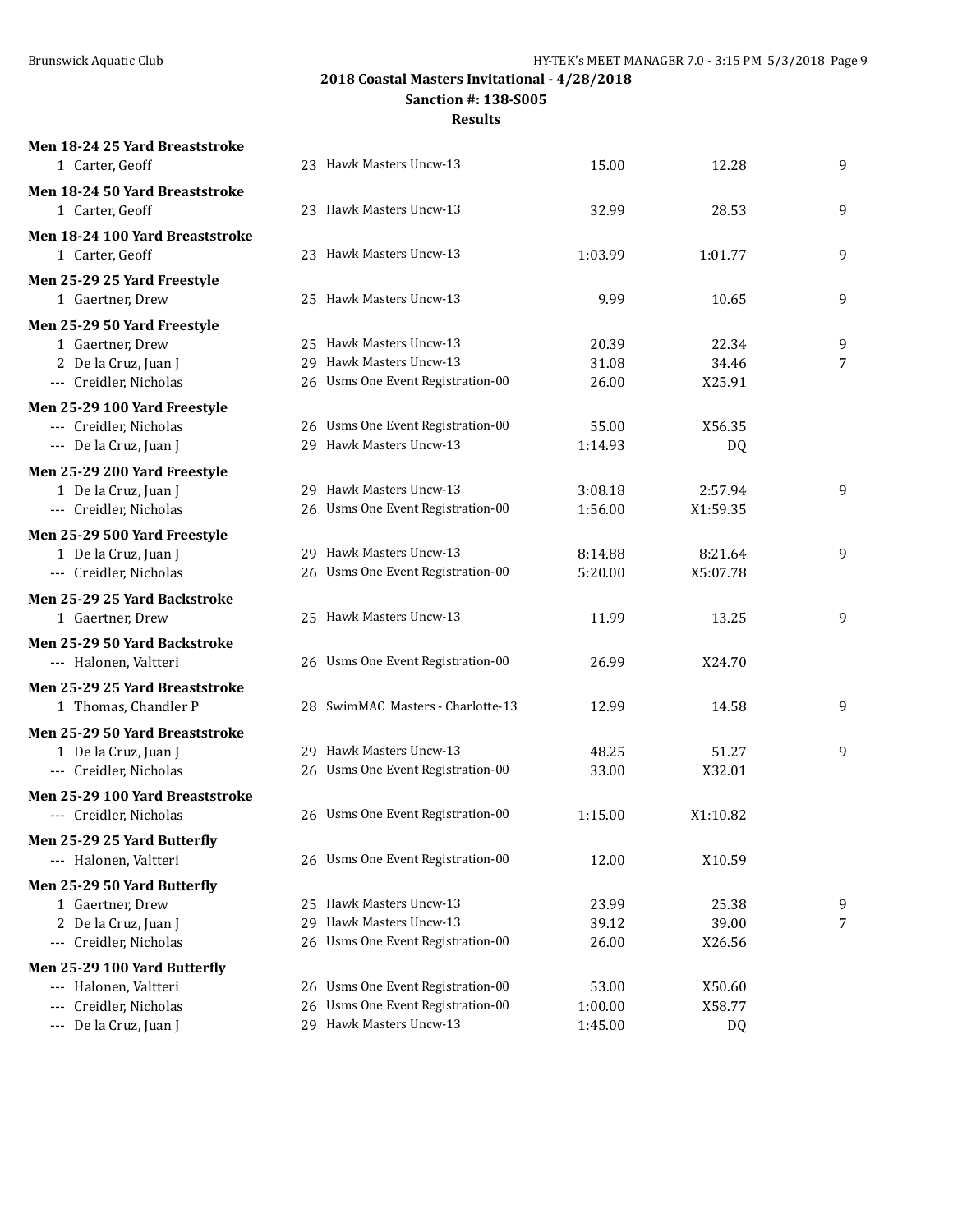**Sanction #: 138-S005**

| Men 25-29 100 Yard IM           |                         |         |         |   |
|---------------------------------|-------------------------|---------|---------|---|
| 1 Gaertner, Drew                | 25 Hawk Masters Uncw-13 | 55.99   | 59.18   | 9 |
| 2 De la Cruz, Juan J            | 29 Hawk Masters Uncw-13 | 1:32.45 | 1:36.54 | 7 |
| Men 30-34 100 Yard Freestyle    |                         |         |         |   |
| 1 Heijnen, Michel               | 31 Hawk Masters Uncw-13 | 51.12   | 52.65   | 9 |
| Men 30-34 200 Yard Freestyle    |                         |         |         |   |
| 1 Heijnen, Michel               | 31 Hawk Masters Uncw-13 | 1:52.84 | 1:58.71 | 9 |
| Men 30-34 500 Yard Freestyle    |                         |         |         |   |
| 1 Heijnen, Michel               | 31 Hawk Masters Uncw-13 | 5:04.92 | 5:10.40 | 9 |
| Men 30-34 100 Yard Backstroke   |                         |         |         |   |
| 1 Heijnen, Michel               | 31 Hawk Masters Uncw-13 | 1:00.15 | 1:01.49 | 9 |
| Men 30-34 100 Yard Breaststroke |                         |         |         |   |
| 1 Heijnen, Michel               | 31 Hawk Masters Uncw-13 | 1:14.00 | 1:11.98 | 9 |
| Men 30-34 100 Yard Butterfly    |                         |         |         |   |
| 1 Heijnen, Michel               | 31 Hawk Masters Uncw-13 | 58.95   | 1:00.93 | 9 |
| Men 30-34 100 Yard IM           |                         |         |         |   |
| 1 Heijnen, Michel               | 31 Hawk Masters Uncw-13 | 59.92   | 1:00.85 | 9 |
| <b>Men 30-34 200 Yard IM</b>    |                         |         |         |   |
| 1 Heijnen, Michel               | 31 Hawk Masters Uncw-13 | 2:06.06 | 2:16.28 | 9 |
| Men 35-39 25 Yard Freestyle     |                         |         |         |   |
| 1 Havens, Kurt                  | 36 Uc13-13              | 11.00   | 11.54   | 9 |
| Men 35-39 50 Yard Freestyle     |                         |         |         |   |
| 1 Havens, Kurt                  | 36 Uc13-13              | 24.50   | 25.03   | 9 |
| Men 35-39 100 Yard Freestyle    |                         |         |         |   |
| 1 Havens, Kurt                  | 36 Uc13-13              | 57.00   | 56.05   | 9 |
| 2 Sokolofsky, David             | 36 Hawk Masters Uncw-13 | 52.00   | 1:02.72 | 7 |
| Men 35-39 25 Yard Butterfly     |                         |         |         |   |
| 1 Dallamura, Scott J            | 39 Tac Titans-13        | 11.20   | 11.26   | 9 |
| Men 35-39 50 Yard Butterfly     |                         |         |         |   |
| 1 Dallamura, Scott J            | 39 Tac Titans-13        | 24.65   | 24.80   | 9 |
| Men 35-39 100 Yard Butterfly    |                         |         |         |   |
| 1 Dallamura, Scott J            | 39 Tac Titans-13        | 55.69   | 54.79   | 9 |
| <b>Men 35-39 100 Yard IM</b>    |                         |         |         |   |
| 1 Havens, Kurt                  | 36 Uc13-13              | 1:04.00 | 1:06.93 | 9 |
| Men 40-44 25 Yard Freestyle     |                         |         |         |   |
| 1 Stevens, Gary M               | 43 Hawk Masters Uncw-13 | 14.00   | 13.45   | 9 |
| Men 40-44 50 Yard Freestyle     |                         |         |         |   |
| 1 Stevens, Gary M               | 43 Hawk Masters Uncw-13 | 30.00   | 28.90   | 9 |
| Men 40-44 100 Yard Freestyle    |                         |         |         |   |
| 1 Stevens, Gary M               | 43 Hawk Masters Uncw-13 | 1:06.00 | 1:02.52 | 9 |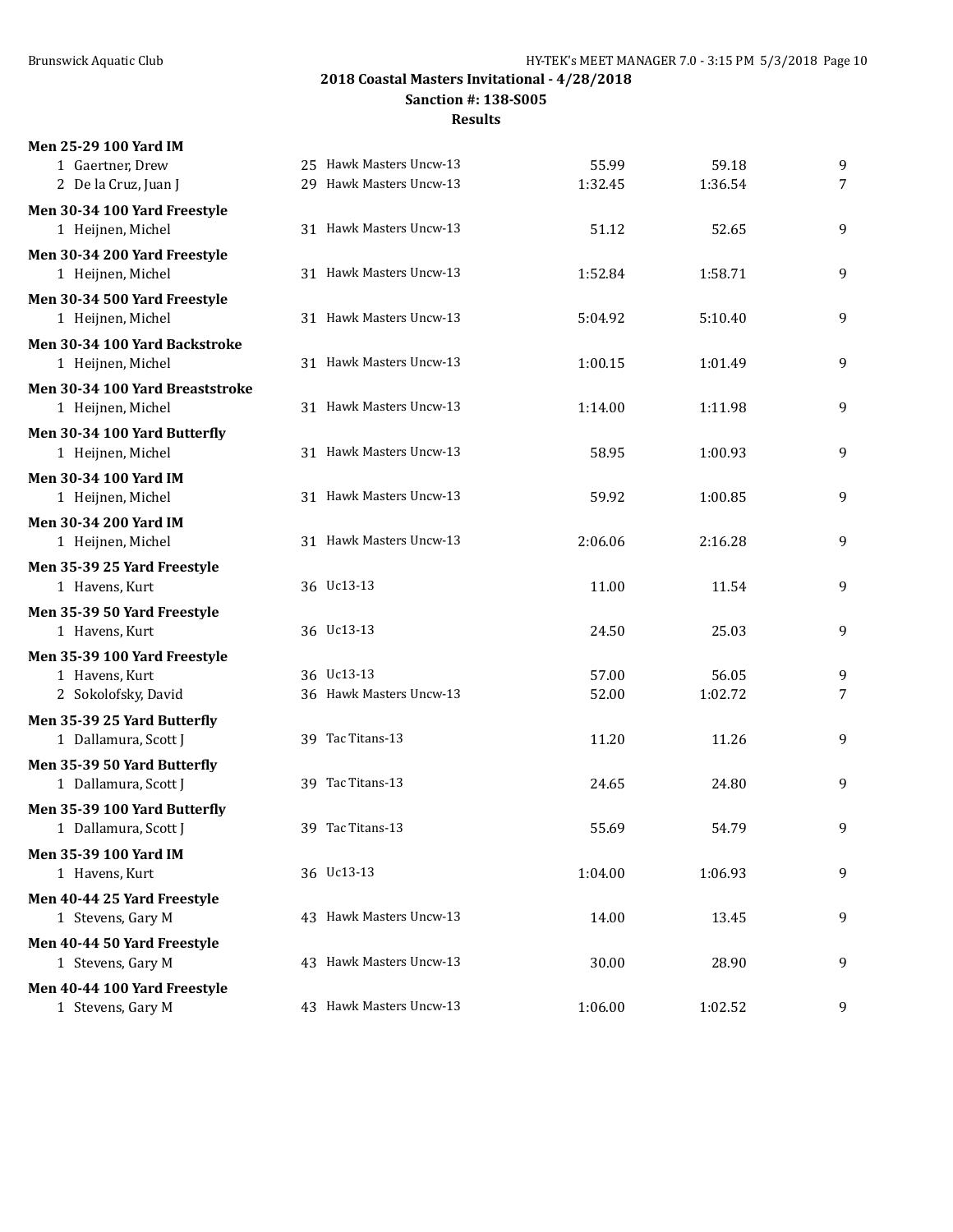**Men 40-44 200 Yard Freestyle**

**2018 Coastal Masters Invitational - 4/28/2018**

**Sanction #: 138-S005**

| 1 Stevens, Gary M              | 43 Hawk Masters Uncw-13           | 2:30.00   | 2:25.69 | 9 |
|--------------------------------|-----------------------------------|-----------|---------|---|
| Men 40-44 500 Yard Freestyle   |                                   |           |         |   |
| 1 Stevens, Gary M              | 43 Hawk Masters Uncw-13           | 7:15.00   | 6:52.67 | 9 |
| Men 40-44 50 Yard Backstroke   |                                   |           |         |   |
| 1 Stuck, Bryan                 | 42 Hawk Masters Uncw-13           | 28.50     | 27.12   | 9 |
| Men 40-44 100 Yard Backstroke  |                                   |           |         |   |
| 1 Stuck, Bryan                 | 42 Hawk Masters Uncw-13           | 1:07.12   | 59.93   | 9 |
| Men 40-44 25 Yard Breaststroke |                                   |           |         |   |
| 1 Stevens, Gary M              | 43 Hawk Masters Uncw-13           | 18.00     | 18.03   | 9 |
| Men 40-44 50 Yard Breaststroke |                                   |           |         |   |
| --- Stevens, Gary M            | 43 Hawk Masters Uncw-13           | 36.00     | DQ      |   |
| Men 40-44 25 Yard Butterfly    |                                   |           |         |   |
| 1 Stuck, Bryan                 | 42 Hawk Masters Uncw-13           | 12.78     | 12.51   | 9 |
| <b>Men 40-44 100 Yard IM</b>   |                                   |           |         |   |
| 1 Stuck, Bryan                 | 42 Hawk Masters Uncw-13           | 1:05.58   | 1:04.22 | 9 |
| Men 45-49 25 Yard Freestyle    |                                   |           |         |   |
| 1 Dunson, David B              | 45 Tac Titans-13                  | 11.30     | 12.58   | 9 |
| 2 Gray, Richard L              | 49 YMCA Of the Triangle Area-13   | 16.00     | 13.14   | 7 |
| 3 Hawthorne, Robert            | 47 Hawk Masters Uncw-13           | <b>NT</b> | 14.20   | 6 |
| Men 45-49 50 Yard Freestyle    |                                   |           |         |   |
| 1 Robling, Steve W             | 48 SwimMAC Masters - Charlotte-13 | 26.70     | 26.22   | 9 |
| 2 Gray, Richard L              | 49 YMCA Of the Triangle Area-13   | 27.50     | 28.72   | 7 |
| 3 Hawthorne, Robert            | 47 Hawk Masters Uncw-13           | <b>NT</b> | 30.72   | 6 |
| Men 45-49 100 Yard Freestyle   |                                   |           |         |   |
| 1 Dunson, David B              | 45 Tac Titans-13                  | 54.70     | 58.17   | 9 |
| 2 Robling, Steve W             | 48 SwimMAC Masters - Charlotte-13 | 59.00     | 58.46   | 7 |
| 3 Rubacky, Mark S              | 48 Raleigh Area Masters-13        | 57.49     | 59.94   | 6 |
| 4 Hawthorne, Robert            | 47 Hawk Masters Uncw-13           | <b>NT</b> | 1:12.32 | 5 |
| Men 45-49 500 Yard Freestyle   |                                   |           |         |   |
| 1 Rubacky, Mark S              | 48 Raleigh Area Masters-13        | 5:20.47   | 5:33.58 | 9 |
| Men 45-49 25 Yard Backstroke   |                                   |           |         |   |
| 1 Gray, Richard L              | 49 YMCA Of the Triangle Area-13   | 20.00     | 22.55   | 9 |
| Men 45-49 50 Yard Backstroke   |                                   |           |         |   |
| 1 Hawthorne, Robert            | 47 Hawk Masters Uncw-13           | NT        | 48.36   | 9 |
| Men 45-49 100 Yard Backstroke  |                                   |           |         |   |
| 1 Rubacky, Mark S              | 48 Raleigh Area Masters-13        | 1:09.77   | 1:13.48 | 9 |
| Men 45-49 25 Yard Breaststroke |                                   |           |         |   |
| 1 Dunson, David B              | 45 Tac Titans-13                  | 13.60     | 14.40   | 9 |
| 2 Gray, Richard L              | 49 YMCA Of the Triangle Area-13   | 20.00     | 19.90   | 7 |
| Men 45-49 50 Yard Breaststroke |                                   |           |         |   |
| 1 Dunson, David B              | 45 Tac Titans-13                  | 29.21     | 30.37   | 9 |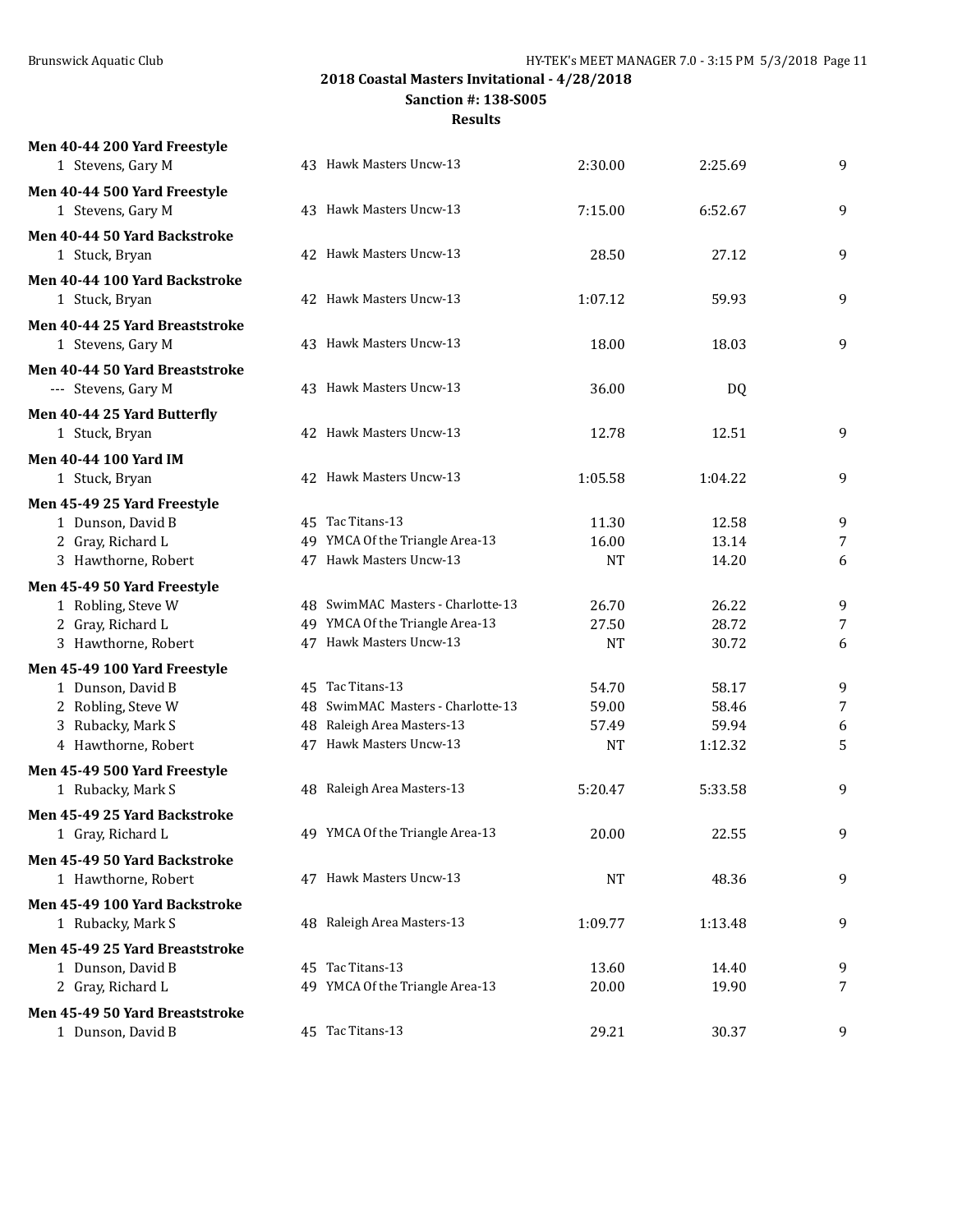**Sanction #: 138-S005**

#### **Results**

# **Men 45-49 100 Yard Breaststroke**

| 1 Dunson, David B             |    | 45 Tac Titans-13                  | 1:05.30   | 1:06.08  | $\boldsymbol{9}$ |
|-------------------------------|----|-----------------------------------|-----------|----------|------------------|
| 2 Rubacky, Mark S             |    | 48 Raleigh Area Masters-13        | 1:14.46   | 1:16.13  | $\overline{7}$   |
| Men 45-49 25 Yard Butterfly   |    |                                   |           |          |                  |
| 1 Dunson, David B             |    | 45 Tac Titans-13                  | 11.80     | 12.43    | 9                |
| 2 Hawthorne, Robert           |    | 47 Hawk Masters Uncw-13           | <b>NT</b> | 16.95    | 7                |
| Men 45-49 50 Yard Butterfly   |    |                                   |           |          |                  |
| 1 Dunson, David B             |    | 45 Tac Titans-13                  | 26.79     | 27.16    | 9                |
| 2 Robling, Steve W            |    | 48 SwimMAC Masters - Charlotte-13 | 28.70     | 29.05    | $\overline{7}$   |
| 3 Gray, Richard L             |    | 49 YMCA Of the Triangle Area-13   | 29.94     | 31.56    | 6                |
| Men 45-49 100 Yard Butterfly  |    |                                   |           |          |                  |
| 1 Robling, Steve W            |    | 48 SwimMAC Masters - Charlotte-13 | 1:09.31   | 1:05.96  | 9                |
| <b>Men 45-49 100 Yard IM</b>  |    |                                   |           |          |                  |
| 1 Dunson, David B             |    | 45 Tac Titans-13                  | 1:00.52   | 1:02.11  | 9                |
| 2 Rubacky, Mark S             |    | 48 Raleigh Area Masters-13        | 1:05.64   | 1:06.93  | 7                |
| 3 Gray, Richard L             |    | 49 YMCA Of the Triangle Area-13   | 1:11.45   | 1:14.99  | 6                |
| Men 45-49 200 Yard IM         |    |                                   |           |          |                  |
| 1 Rubacky, Mark S             |    | 48 Raleigh Area Masters-13        | 2:21.74   | 2:29.77  | $\boldsymbol{9}$ |
| Men 50-54 25 Yard Freestyle   |    |                                   |           |          |                  |
| 1 Vogt, Stuart A              |    | 51 Clubworx - Fuquay-Varina-13    | 13.00     | 11.27    | $\boldsymbol{9}$ |
| Men 50-54 50 Yard Freestyle   |    |                                   |           |          |                  |
| 1 Vogt, Stuart A              |    | 51 Clubworx - Fuquay-Varina-13    | 24.00     | 24.27    | 9                |
| --- Martin, Chris             |    | 51 Usms One Event Registration-00 | 24.24     | X25.03   |                  |
| Men 50-54 100 Yard Freestyle  |    |                                   |           |          |                  |
| --- Martin, Chris             |    | 51 Usms One Event Registration-00 | 58.00     | X55.43   |                  |
| Men 50-54 200 Yard Freestyle  |    |                                   |           |          |                  |
| --- Martin, Chris             |    | 51 Usms One Event Registration-00 | 1:59.59   | X2:00.27 |                  |
| Men 50-54 500 Yard Freestyle  |    |                                   |           |          |                  |
| --- Martin, Chris             |    | 51 Usms One Event Registration-00 | 5:30.30   | X5:26.10 |                  |
| Men 50-54 50 Yard Backstroke  |    |                                   |           |          |                  |
| --- Martin, Chris             |    | 51 Usms One Event Registration-00 | 30.00     | X30.53   |                  |
| Men 50-54 100 Yard Backstroke |    |                                   |           |          |                  |
| --- Martin, Chris             |    | 51 Usms One Event Registration-00 | 1:05.05   | X1:02.40 |                  |
| Men 50-54 25 Yard Butterfly   |    |                                   |           |          |                  |
| 1 Vogt, Stuart A              |    | 51 Clubworx - Fuquay-Varina-13    | 14.00     | 11.87    | 9                |
| Men 50-54 50 Yard Butterfly   |    |                                   |           |          |                  |
| 1 Vogt, Stuart A              |    | 51 Clubworx - Fuquay-Varina-13    | 29.00     | 27.43    | 9                |
| Men 55-59 25 Yard Freestyle   |    |                                   |           |          |                  |
| 1 Moore, John                 |    | 56 Hawk Masters Uncw-13           | 11.73     | 10.97    | 9                |
| --- Uhl, Greg                 | 57 | Usms One Event Registration-00    | 17.17     | X15.08   |                  |
| --- Cheng, Lawrence           |    | 55 Usms One Event Registration-00 | 15.00     | X15.66   |                  |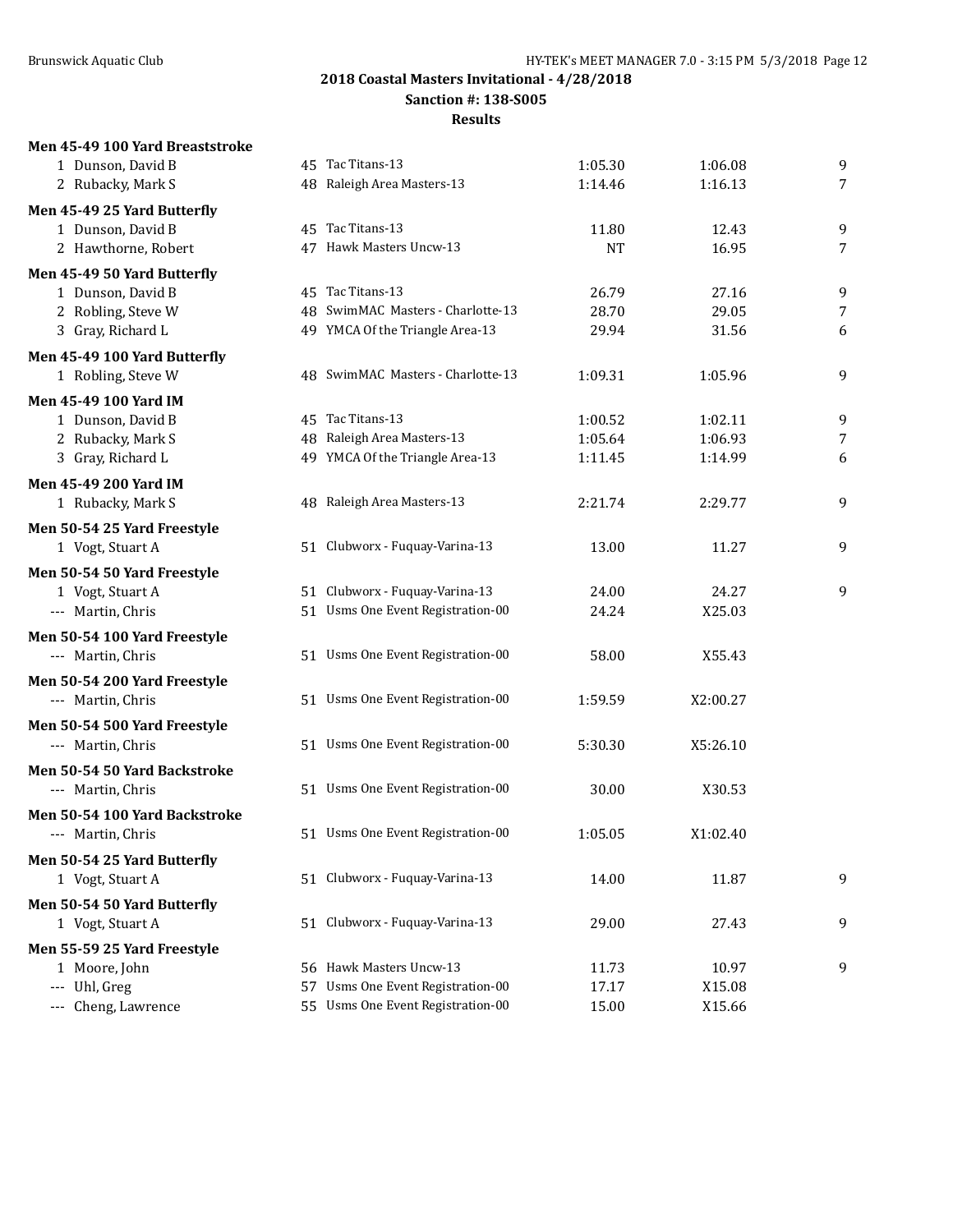#### **Sanction #: 138-S005**

### **Results**

# **Men 55-59 50 Yard Freestyle**

| 1 Moore, John                       |     | 56 Hawk Masters Uncw-13             | 25.00   | 25.42    | 9               |
|-------------------------------------|-----|-------------------------------------|---------|----------|-----------------|
| 2 Bowie, Ben                        | 57  | Hawk Masters Uncw-13                | 35.00   | 39.49    | $\overline{7}$  |
| --- Uhl, Greg                       | 57  | Usms One Event Registration-00      | 36.36   | X32.77   |                 |
| --- Cheng, Lawrence                 |     | 55 Usms One Event Registration-00   | 37.00   | X35.70   |                 |
| Men 55-59 100 Yard Freestyle        |     |                                     |         |          |                 |
| 1 Moore, John                       |     | 56 Hawk Masters Uncw-13             | 56.00   | 57.78    | 9               |
| 2 Bowie, Ben                        |     | 57 Hawk Masters Uncw-13             | 1:20.00 | 1:29.75  | $\overline{7}$  |
| --- Cheng, Lawrence                 | 55. | Usms One Event Registration-00      | 1:20.00 | X1:22.45 |                 |
| Men 55-59 200 Yard Freestyle        |     |                                     |         |          |                 |
| 1 Moore, John                       |     | 56 Hawk Masters Uncw-13             | 2:07.00 | 2:06.83  | 9               |
| 2 Bowie, Ben                        |     | 57 Hawk Masters Uncw-13             | 3:00.00 | 3:20.26  | $7\overline{ }$ |
| --- Cheng, Lawrence                 |     | 55 Usms One Event Registration-00   | 3:00.00 | X2:58.39 |                 |
| Men 55-59 500 Yard Freestyle        |     |                                     |         |          |                 |
| 1 Bowie, Ben                        |     | 57 Hawk Masters Uncw-13             | 9:00.00 | 8:54.48  | 9               |
| --- Cheng, Lawrence                 | 55  | Usms One Event Registration-00      | 7:50.00 | X8:08.81 |                 |
| <b>Men 55-59 25 Yard Backstroke</b> |     |                                     |         |          |                 |
| --- Uhl, Greg                       |     | 57 Usms One Event Registration-00   | 20.20   | X19.39   |                 |
| Men 55-59 25 Yard Butterfly         |     |                                     |         |          |                 |
| 1 Moore, John                       |     | 56 Hawk Masters Uncw-13             | 13.17   | 12.74    | 9               |
| Men 55-59 200 Yard IM               |     |                                     |         |          |                 |
| 1 Moore, John                       |     | 56 Hawk Masters Uncw-13             | 2:30.00 | 2:24.58  | 9               |
| Men 60-64 25 Yard Freestyle         |     |                                     |         |          |                 |
| 1 Denison, Paul W                   |     | 60 Hawk Masters Uncw-13             | 11.50   | 11.48    | 9               |
| 2 Weber, Gregory J                  |     | 64 Grand Strand Masters Swimming-55 | 15.00   | 13.29    | 7               |
| 3 Treman, Michael C                 |     | 61 Hawk Masters Uncw-13             | 14.00   | 16.07    | 6               |
| --- Alderson, Robert                |     | 60 Usms One Event Registration-00   | 14.00   | X13.04   |                 |
| --- Carroll, John                   |     | 61 Usms One Event Registration-00   | 17.00   | X18.46   |                 |
| Men 60-64 50 Yard Freestyle         |     |                                     |         |          |                 |
| 1 Denison, Paul W                   |     | 60 Hawk Masters Uncw-13             | 24.63   | 26.52    | 9               |
| 2 Weber, Gregory J                  |     | 64 Grand Strand Masters Swimming-55 | 30.00   | 28.84    | 7               |
| 3 Treman, Michael C                 |     | 61 Hawk Masters Uncw-13             | 32.00   | 33.77    | 6               |
| --- Carroll, John                   |     | 61 Usms One Event Registration-00   | 39.00   | X39.54   |                 |
| Men 60-64 100 Yard Freestyle        |     |                                     |         |          |                 |
| 1 Denison, Paul W                   |     | 60 Hawk Masters Uncw-13             | 54.50   | 58.10    | 9               |
| 2 Weber, Gregory J                  |     | 64 Grand Strand Masters Swimming-55 | 1:05.00 | 1:06.34  | $\overline{7}$  |
| 3 Treman, Michael C                 |     | 61 Hawk Masters Uncw-13             | 1:12.00 | 1:17.52  | 6               |
| --- Carroll, John                   |     | 61 Usms One Event Registration-00   | 1:30.00 | X1:27.28 |                 |
| Men 60-64 200 Yard Freestyle        |     |                                     |         |          |                 |
| 1 Denison, Paul W                   |     | 60 Hawk Masters Uncw-13             | 2:03.00 | 2:07.63  | 9               |
| 2 Weber, Gregory J                  | 64  | Grand Strand Masters Swimming-55    | 2:30.00 | 2:33.30  | 7               |
| Treman, Michael C<br>3              |     | 61 Hawk Masters Uncw-13             | 2:40.00 | 2:47.95  | 6               |
| --- Carroll, John                   |     | 61 Usms One Event Registration-00   | 3:29.00 | X3:26.11 |                 |
| Men 60-64 500 Yard Freestyle        |     |                                     |         |          |                 |
| 1 Denison, Paul W                   |     | 60 Hawk Masters Uncw-13             | 5:40.00 | 5:41.19  | 9               |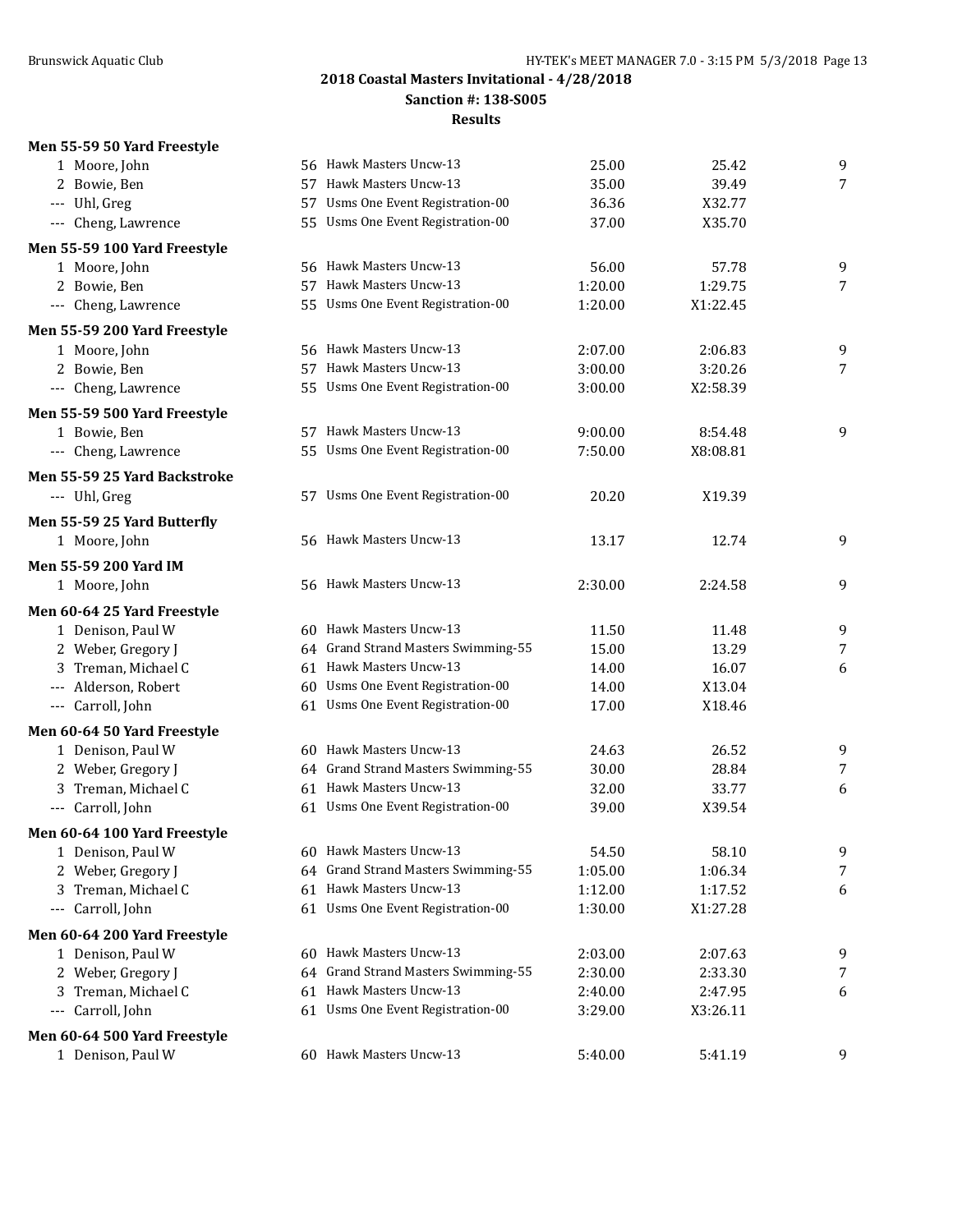**Sanction #: 138-S005**

| (Men 60-64 500 Yard Freestyle)                 |                                                                          |                |                 |   |
|------------------------------------------------|--------------------------------------------------------------------------|----------------|-----------------|---|
| 2 Washburn, Jonathan W                         | 60 Hawk Masters Uncw-13                                                  | 6:11.00        | 5:55.73         | 7 |
| 3 Treman, Michael C                            | 61 Hawk Masters Uncw-13                                                  | 7:10.00        | 7:34.43         | 6 |
| --- Carroll, John                              | 61 Usms One Event Registration-00                                        | 9:05.00        | X9:20.84        |   |
| Men 60-64 25 Yard Backstroke                   |                                                                          |                |                 |   |
| 1 Weber, Gregory J                             | 64 Grand Strand Masters Swimming-55                                      | 20.00          | 23.15           | 9 |
| Men 60-64 25 Yard Breaststroke                 |                                                                          |                |                 |   |
| 1 Weber, Gregory J                             | 64 Grand Strand Masters Swimming-55                                      | 20.00          | 18.26           | 9 |
| 2 Treman, Michael C                            | 61 Hawk Masters Uncw-13                                                  | 18.00          | 20.46           | 7 |
| Men 60-64 50 Yard Breaststroke                 |                                                                          |                |                 |   |
| 1 Weber, Gregory J                             | 64 Grand Strand Masters Swimming-55                                      | 38.19          | 42.61           | 9 |
| 2 Treman, Michael C                            | 61 Hawk Masters Uncw-13                                                  | 38.00          | 43.71           | 7 |
| Men 60-64 100 Yard Breaststroke                |                                                                          |                |                 |   |
| 1 Treman, Michael C                            | 61 Hawk Masters Uncw-13                                                  | 1:30.00        | 1:35.10         | 9 |
|                                                |                                                                          |                |                 |   |
| Men 60-64 25 Yard Butterfly                    |                                                                          |                |                 |   |
| 1 Weber, Gregory J<br>--- Alderson, Robert     | 64 Grand Strand Masters Swimming-55<br>60 Usms One Event Registration-00 | 20.00<br>15.00 | 17.03<br>X14.29 | 9 |
|                                                |                                                                          |                |                 |   |
| Men 60-64 50 Yard Butterfly                    |                                                                          |                |                 |   |
| 1 Denison, Paul W                              | 60 Hawk Masters Uncw-13                                                  | 27.03          | 28.31           | 9 |
| Men 60-64 100 Yard Butterfly                   |                                                                          |                |                 |   |
| 1 Denison, Paul W                              | 60 Hawk Masters Uncw-13                                                  | 1:02.32        | 1:08.13         | 9 |
| <b>Men 60-64 100 Yard IM</b>                   |                                                                          |                |                 |   |
| 1 Denison, Paul W                              | 60 Hawk Masters Uncw-13                                                  | 1:03.13        | 1:07.66         | 9 |
| Men 65-69 25 Yard Freestyle                    |                                                                          |                |                 |   |
| 1 Alderson, Pat                                | 66 Grand Strand Masters Swimming-55                                      | 12.50          | 11.73           | 9 |
| Men 65-69 50 Yard Freestyle                    |                                                                          |                |                 |   |
| 1 Alderson, Pat                                | 66 Grand Strand Masters Swimming-55                                      | 26.50          | 26.22           | 9 |
| 2 Forrester, Daniel                            | 65 Hawk Masters Uncw-13                                                  | 30.93          | 32.36           | 7 |
| Men 65-69 100 Yard Freestyle                   |                                                                          |                |                 |   |
| 1 Forrester, Daniel                            | 65 Hawk Masters Uncw-13                                                  | 1:10.56        | 1:17.05         | 9 |
| Men 65-69 200 Yard Freestyle                   |                                                                          |                |                 |   |
| 1 Forrester, Daniel                            | 65 Hawk Masters Uncw-13                                                  | 2:37.67        | 2:43.50         | 9 |
| Men 65-69 500 Yard Freestyle                   |                                                                          |                |                 |   |
| 1 Forrester, Daniel                            | 65 Hawk Masters Uncw-13                                                  | 7:03.67        | 7:19.23         | 9 |
|                                                |                                                                          |                |                 |   |
| Men 65-69 25 Yard Butterfly<br>1 Alderson, Pat | 66 Grand Strand Masters Swimming-55                                      | 13.00          | 13.12           | 9 |
|                                                |                                                                          |                |                 |   |
| Men 65-69 50 Yard Butterfly                    |                                                                          |                |                 |   |
| 1 Alderson, Pat                                | 66 Grand Strand Masters Swimming-55                                      | 28.25          | 28.61           | 9 |
| Men 65-69 100 Yard IM                          |                                                                          |                |                 |   |
| 1 Forrester, Daniel                            | 65 Hawk Masters Uncw-13                                                  | 1:28.04        | 1:31.40         | 9 |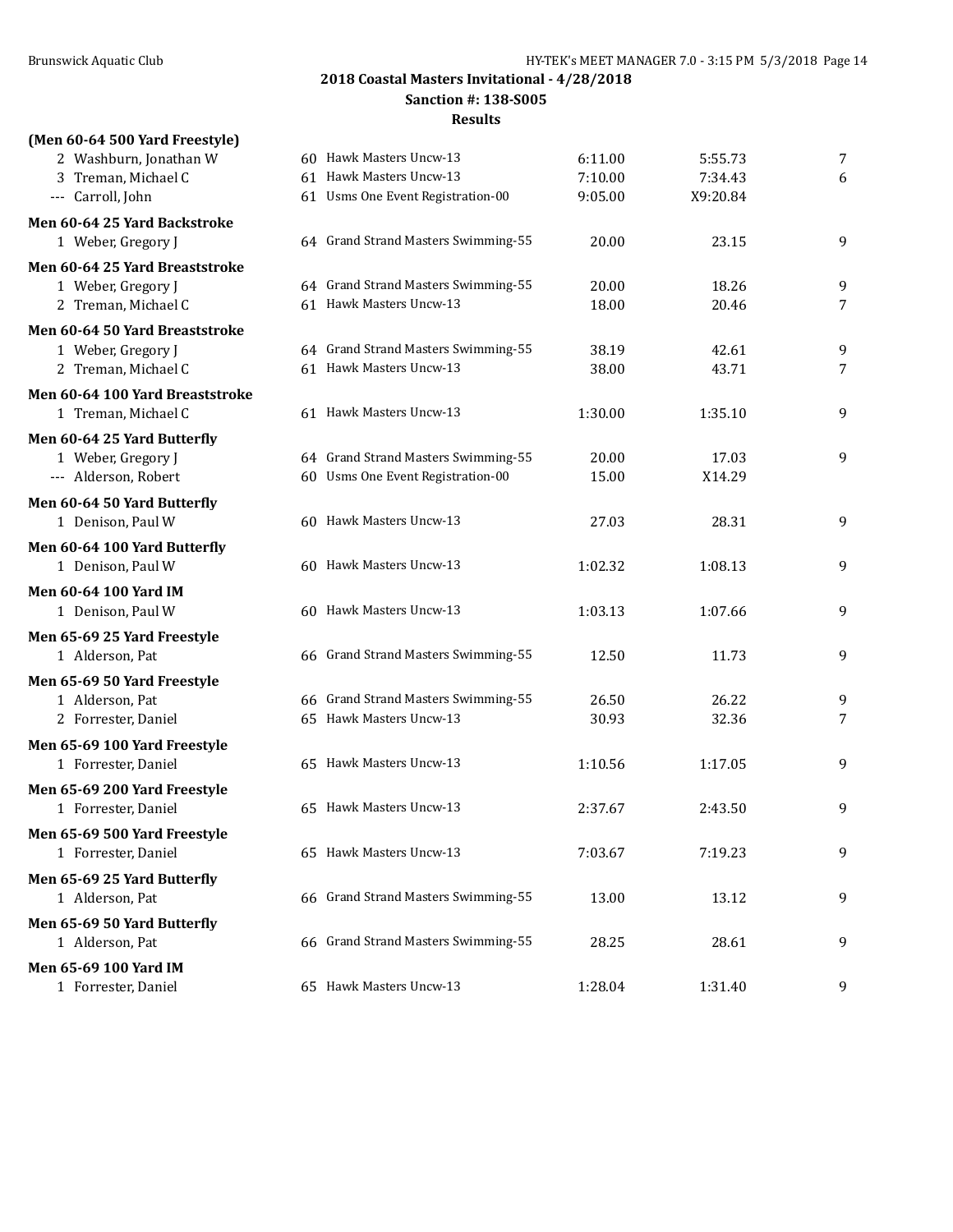**Men 65-69 200 Yard IM**

# **2018 Coastal Masters Invitational - 4/28/2018**

**Sanction #: 138-S005**

| 1 Forrester, Daniel                   | 65 Hawk Masters Uncw-13              | 3:10.31   | 3:18.02        | 9      |
|---------------------------------------|--------------------------------------|-----------|----------------|--------|
| Men 70-74 25 Yard Freestyle           |                                      |           |                |        |
| 1 Borrero, Fredie                     | 71 North Carolina Masters Swimmin-13 | 15.04     | 13.56          | 9      |
| 2 List, Robert W                      | 72 Grand Strand Masters Swimming-55  | 12.60     | 14.19          | 7      |
| 3 Boston, Jim E                       | 71 Hawk Masters Uncw-13              | 17.00     | 15.48          | 6      |
| Men 70-74 50 Yard Freestyle           |                                      |           |                |        |
| 1 Parker, George                      | 70 Uc13-13                           | <b>NT</b> | 28.82          | 9      |
| 2 List, Robert W                      | 72 Grand Strand Masters Swimming-55  | 31.08     | 33.09          | 7      |
| 3 Boston, Jim E                       | 71 Hawk Masters Uncw-13              | 33.49     | 34.64          | 6      |
| 4 Borrero, Fredie                     | 71 North Carolina Masters Swimmin-13 | 32.36     | 34.90          | 5      |
| Men 70-74 100 Yard Freestyle          |                                      |           |                |        |
| 1 Parker, George                      | 70 Uc13-13                           | <b>NT</b> | 1:11.54        | 9      |
| Men 70-74 200 Yard Freestyle          |                                      |           |                |        |
| 1 Boston, Jim E                       | 71 Hawk Masters Uncw-13              | 3:28.58   | 3:21.23        | 9      |
| Men 70-74 25 Yard Backstroke          |                                      |           |                |        |
| 1 List, Robert W                      | 72 Grand Strand Masters Swimming-55  | 16.80     | 20.05          | 9      |
| Men 70-74 50 Yard Backstroke          |                                      |           |                |        |
| 1 Borrero, Fredie                     | 71 North Carolina Masters Swimmin-13 | 44.43     | 46.19          | 9      |
|                                       |                                      |           |                |        |
| Men 70-74 25 Yard Breaststroke        | 72 Grand Strand Masters Swimming-55  | 15.80     |                |        |
| 1 List, Robert W<br>2 Borrero, Fredie | 71 North Carolina Masters Swimmin-13 | 20.00     | 16.38<br>20.99 | 9<br>7 |
|                                       |                                      |           |                |        |
| Men 70-74 50 Yard Breaststroke        |                                      |           |                |        |
| 1 List, Robert W                      | 72 Grand Strand Masters Swimming-55  | 36.29     | 37.88          | 9      |
| 2 Boston, Jim E                       | 71 Hawk Masters Uncw-13              | 52.11     | 47.84          | 7      |
| 3 Borrero, Fredie                     | 71 North Carolina Masters Swimmin-13 | 48.93     | 53.97          | 6      |
| Men 70-74 25 Yard Butterfly           |                                      |           |                |        |
| 1 Borrero, Fredie                     | 71 North Carolina Masters Swimmin-13 | 15.36     | 15.81          | 9      |
| Men 70-74 50 Yard Butterfly           |                                      |           |                |        |
| 1 Borrero, Fredie                     | 71 North Carolina Masters Swimmin-13 | 34.88     | 36.48          | 9      |
| <b>Men 70-74 100 Yard IM</b>          |                                      |           |                |        |
| 1 Borrero, Fredie                     | 71 North Carolina Masters Swimmin-13 | 1:29.50   | 1:36.17        | 9      |
| Men 75-79 50 Yard Freestyle           |                                      |           |                |        |
| 1 Norling, Timothy K                  | 76 Hawk Masters Uncw-13              | 44.00     | 45.04          | 9      |
| Men 75-79 100 Yard Freestyle          |                                      |           |                |        |
| 1 Norling, Timothy K                  | 76 Hawk Masters Uncw-13              | 1:40.00   | 1:40.48        | 9      |
|                                       |                                      |           |                |        |
| Men 75-79 25 Yard Breaststroke        |                                      |           |                |        |
| 1 Norling, Timothy K                  | 76 Hawk Masters Uncw-13              | 19.00     | 21.43          | 9      |
| Men 75-79 50 Yard Breaststroke        |                                      |           |                |        |
| 1 Norling, Timothy K                  | 76 Hawk Masters Uncw-13              | 47.00     | 50.58          | 9      |
| Men 75-79 100 Yard Breaststroke       |                                      |           |                |        |
| 1 Norling, Timothy K                  | 76 Hawk Masters Uncw-13              | 1:48.00   | 1:58.20        | 9      |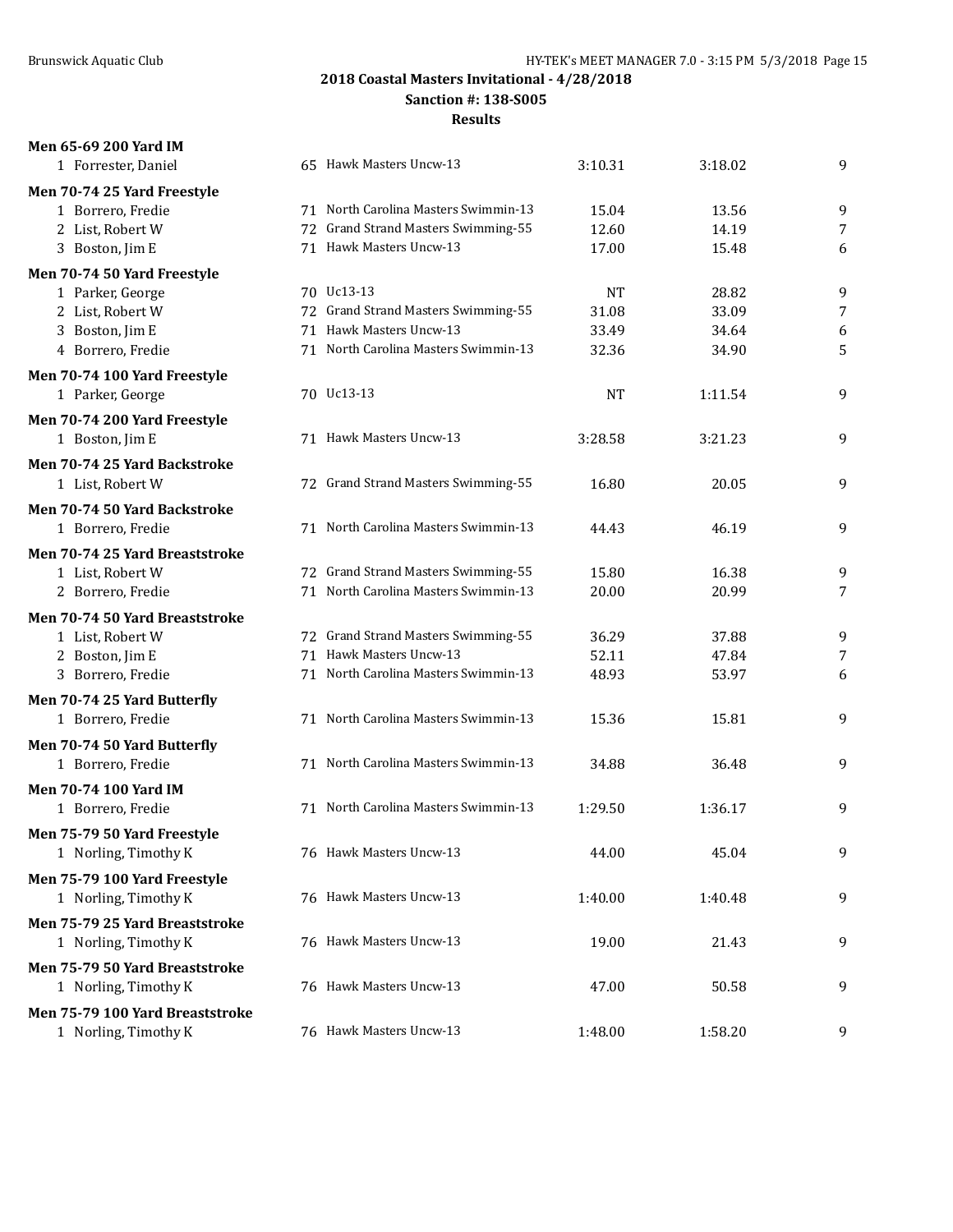**Sanction #: 138-S005**

| 84 North Carolina Masters Swimmin-13<br>9<br>19.44<br>1 Barrett, Steve<br>22.00<br>Men 80-84 25 Yard Butterfly<br>9<br>1 Barrett, Steve<br>84 North Carolina Masters Swimmin-13<br>26.00<br>24.76<br>Men 80-84 100 Yard Butterfly<br>84 North Carolina Masters Swimmin-13<br>--- Barrett, Steve<br>2:19.00<br>DQ<br>Mixed 18+ 100 Yard Freestyle Relay<br>1 Hawk Masters Uncw-13<br>D<br><b>NT</b><br>51.25<br>1) Denison, Paul W M60<br>2) Harrison, Caroline W32<br>3) Heijnen, Michel M31<br>4) Hawthorne, Robert M47<br>2 SwimMAC Masters - Charlotte-1.<br>A<br><b>NT</b><br>51.29<br>1) Parker, Christine W65<br>2) Hilgen, Thomas H M53<br>3) Pistorio, Tyge M52<br>4) Robling, Steve W M48<br>E<br>3 Hawk Masters Uncw-13<br><b>NT</b><br>52.36<br>1) De la Cruz, Juan J M29<br>2) Gaertner, Drew M25<br>3) Forrester, Daniel M65<br>4) Dunson, David B M45<br>4 Hawk Masters Uncw-13<br>R<br><b>NT</b><br>55.02<br>1) Rubacky, Mark S M48<br>2) Treman, Michael C M61<br>3) Stump, Karen M W39<br>4) Stevens, Gary M M43<br>5 Hawk Masters Uncw-13<br><b>NT</b><br>55.86<br>1) Carter, Geoff M23<br>3) Burrell, Eugenia B W60<br>2) Chamberlin, Marion G W32<br>4) Bowie, Ben M57<br>6 Hawk Masters Uncw-13<br>A<br>56.03<br>NT<br>2) Washburn, Cameron W W26<br>3) Uhl, Alicia K W41<br>1) Harper, Jane A W65<br>4) Vogt, Stuart A M51<br>7 North Carolina Masters Swimmin<br>A<br><b>NT</b><br>57.73<br>1) Gray, Richard L M49<br>2) Hanna, Katherine W34<br>3) Gonzalez, Lyhomar W39<br>4) Gutermuth, Samantha J W40<br>$\mathcal{C}$<br>8 Hawk Masters Uncw-13<br><b>NT</b><br>59.59<br>1) Krupp, Tami A W50<br>2) Munger, Anna R W27<br>3) Moore, John M56<br>4) Pawlowski, Kathy W56<br>B<br>9 Grand Strand Masters Swimming<br>1:00.06<br>NT<br>1) Davidson, Michelle L W47<br>2) Bartley, Sarah L W26<br>3) Fisher, Jamie L W55<br>4) Fuss, Karen K W52<br>A<br>10 Grand Strand Masters Swimming<br><b>NT</b><br>1:06.53<br>1) Shaull, Pamela G W61<br>2) Weber, Gregory J M64<br>3) List, Robert W M72<br>4) Anderson, Earl E M53<br>A<br>--- Usms One Event Registration-00<br><b>NT</b><br>X52.75<br>1) Uhl, Greg M57<br>3) Taylor, Sharon C W32<br>2) Havens, Kurt M36<br>4) Driscoll, Maureen W34<br>B<br>--- Usms One Event Registration-00<br><b>NT</b><br>X53.48<br>1) Halonen, Valtteri M26<br>2) Morgan, Johanna W35<br>3) Jurado, Lesly W35<br>4) Thomas, Rachel W32<br>C<br>--- Usms One Event Registration-00<br><b>NT</b><br>X1:02.21<br>1) Wolff, Celia W52<br>3) Creidler, Nicholas M26<br>2) Brampton, Beth W68<br>4) Cheng, Lawrence M55<br>Mixed 18+ 100 Yard Medley Relay<br>1 North Carolina Masters Swimmin<br>A<br><b>NT</b><br>57.40<br>2) Gray, Richard L M49<br>1) Rubacky, Mark S M48<br>3) Carter, Geoff M23<br>4) Klestinec, Robin L W56<br>D<br>1:02.61<br>2 Hawk Masters Uncw-13<br>NT<br>1) Stump, Karen M W39<br>2) Gutermuth, Samantha J W40<br>3) Forrester, Daniel M65<br>4) Dunson, David B M45<br>3 Hawk Masters Uncw-13<br>F<br>NT<br>1:03.14<br>1) Havens, Kurt M36<br>2) Harrison, Caroline W32<br>4) Burrell, Eugenia B W60<br>3) Heijnen, Michel M31<br>4 North Carolina Masters Swimmin<br>B<br>NT<br>1:03.63<br>2) Vogt, Stuart A M51<br>3) Munger, Anna R W27<br>4) Gonzalez, Lyhomar W39<br>1) Wolff, Celia W52<br>5 SwimMAC Masters - Charlotte-1.<br>A<br>NT<br>1:04.40<br>1) Hawthorne, Robert M47<br>2) Hilgen, Thomas H M53<br>3) Pistorio, Tyge M52<br>4) Robling, Steve W M48<br>6 Hawk Masters Uncw-13<br>E<br>NT<br>1:04.52<br>1) Moore, John M56<br>2) Pawlowski, Kathy W56<br>3) Dallamura, Scott J M39<br>4) Norling, Timothy K M76<br>7 Hawk Masters Uncw-13<br>B<br>NT<br>1:05.52<br>2) Bowie, Ben M57<br>1) Treman, Michael C M61<br>3) De la Cruz, Juan J M29<br>4) Gaertner, Drew M25<br>8 USA Masters-13 | Men 80-84 25 Yard Freestyle |   |    |         |  |
|--------------------------------------------------------------------------------------------------------------------------------------------------------------------------------------------------------------------------------------------------------------------------------------------------------------------------------------------------------------------------------------------------------------------------------------------------------------------------------------------------------------------------------------------------------------------------------------------------------------------------------------------------------------------------------------------------------------------------------------------------------------------------------------------------------------------------------------------------------------------------------------------------------------------------------------------------------------------------------------------------------------------------------------------------------------------------------------------------------------------------------------------------------------------------------------------------------------------------------------------------------------------------------------------------------------------------------------------------------------------------------------------------------------------------------------------------------------------------------------------------------------------------------------------------------------------------------------------------------------------------------------------------------------------------------------------------------------------------------------------------------------------------------------------------------------------------------------------------------------------------------------------------------------------------------------------------------------------------------------------------------------------------------------------------------------------------------------------------------------------------------------------------------------------------------------------------------------------------------------------------------------------------------------------------------------------------------------------------------------------------------------------------------------------------------------------------------------------------------------------------------------------------------------------------------------------------------------------------------------------------------------------------------------------------------------------------------------------------------------------------------------------------------------------------------------------------------------------------------------------------------------------------------------------------------------------------------------------------------------------------------------------------------------------------------------------------------------------------------------------------------------------------------------------------------------------------------------------------------------------------------------------------------------------------------------------------------------------------------------------------------------------------------------------------------------------------------------------------------------------------------------------------------------------------------------------------------------------------------------------------------------------------------------------------------------------------------------------------------------------------------------------------------------------|-----------------------------|---|----|---------|--|
|                                                                                                                                                                                                                                                                                                                                                                                                                                                                                                                                                                                                                                                                                                                                                                                                                                                                                                                                                                                                                                                                                                                                                                                                                                                                                                                                                                                                                                                                                                                                                                                                                                                                                                                                                                                                                                                                                                                                                                                                                                                                                                                                                                                                                                                                                                                                                                                                                                                                                                                                                                                                                                                                                                                                                                                                                                                                                                                                                                                                                                                                                                                                                                                                                                                                                                                                                                                                                                                                                                                                                                                                                                                                                                                                                                                            |                             |   |    |         |  |
|                                                                                                                                                                                                                                                                                                                                                                                                                                                                                                                                                                                                                                                                                                                                                                                                                                                                                                                                                                                                                                                                                                                                                                                                                                                                                                                                                                                                                                                                                                                                                                                                                                                                                                                                                                                                                                                                                                                                                                                                                                                                                                                                                                                                                                                                                                                                                                                                                                                                                                                                                                                                                                                                                                                                                                                                                                                                                                                                                                                                                                                                                                                                                                                                                                                                                                                                                                                                                                                                                                                                                                                                                                                                                                                                                                                            |                             |   |    |         |  |
|                                                                                                                                                                                                                                                                                                                                                                                                                                                                                                                                                                                                                                                                                                                                                                                                                                                                                                                                                                                                                                                                                                                                                                                                                                                                                                                                                                                                                                                                                                                                                                                                                                                                                                                                                                                                                                                                                                                                                                                                                                                                                                                                                                                                                                                                                                                                                                                                                                                                                                                                                                                                                                                                                                                                                                                                                                                                                                                                                                                                                                                                                                                                                                                                                                                                                                                                                                                                                                                                                                                                                                                                                                                                                                                                                                                            |                             |   |    |         |  |
|                                                                                                                                                                                                                                                                                                                                                                                                                                                                                                                                                                                                                                                                                                                                                                                                                                                                                                                                                                                                                                                                                                                                                                                                                                                                                                                                                                                                                                                                                                                                                                                                                                                                                                                                                                                                                                                                                                                                                                                                                                                                                                                                                                                                                                                                                                                                                                                                                                                                                                                                                                                                                                                                                                                                                                                                                                                                                                                                                                                                                                                                                                                                                                                                                                                                                                                                                                                                                                                                                                                                                                                                                                                                                                                                                                                            |                             |   |    |         |  |
|                                                                                                                                                                                                                                                                                                                                                                                                                                                                                                                                                                                                                                                                                                                                                                                                                                                                                                                                                                                                                                                                                                                                                                                                                                                                                                                                                                                                                                                                                                                                                                                                                                                                                                                                                                                                                                                                                                                                                                                                                                                                                                                                                                                                                                                                                                                                                                                                                                                                                                                                                                                                                                                                                                                                                                                                                                                                                                                                                                                                                                                                                                                                                                                                                                                                                                                                                                                                                                                                                                                                                                                                                                                                                                                                                                                            |                             |   |    |         |  |
|                                                                                                                                                                                                                                                                                                                                                                                                                                                                                                                                                                                                                                                                                                                                                                                                                                                                                                                                                                                                                                                                                                                                                                                                                                                                                                                                                                                                                                                                                                                                                                                                                                                                                                                                                                                                                                                                                                                                                                                                                                                                                                                                                                                                                                                                                                                                                                                                                                                                                                                                                                                                                                                                                                                                                                                                                                                                                                                                                                                                                                                                                                                                                                                                                                                                                                                                                                                                                                                                                                                                                                                                                                                                                                                                                                                            |                             |   |    |         |  |
|                                                                                                                                                                                                                                                                                                                                                                                                                                                                                                                                                                                                                                                                                                                                                                                                                                                                                                                                                                                                                                                                                                                                                                                                                                                                                                                                                                                                                                                                                                                                                                                                                                                                                                                                                                                                                                                                                                                                                                                                                                                                                                                                                                                                                                                                                                                                                                                                                                                                                                                                                                                                                                                                                                                                                                                                                                                                                                                                                                                                                                                                                                                                                                                                                                                                                                                                                                                                                                                                                                                                                                                                                                                                                                                                                                                            |                             |   |    |         |  |
|                                                                                                                                                                                                                                                                                                                                                                                                                                                                                                                                                                                                                                                                                                                                                                                                                                                                                                                                                                                                                                                                                                                                                                                                                                                                                                                                                                                                                                                                                                                                                                                                                                                                                                                                                                                                                                                                                                                                                                                                                                                                                                                                                                                                                                                                                                                                                                                                                                                                                                                                                                                                                                                                                                                                                                                                                                                                                                                                                                                                                                                                                                                                                                                                                                                                                                                                                                                                                                                                                                                                                                                                                                                                                                                                                                                            |                             |   |    |         |  |
|                                                                                                                                                                                                                                                                                                                                                                                                                                                                                                                                                                                                                                                                                                                                                                                                                                                                                                                                                                                                                                                                                                                                                                                                                                                                                                                                                                                                                                                                                                                                                                                                                                                                                                                                                                                                                                                                                                                                                                                                                                                                                                                                                                                                                                                                                                                                                                                                                                                                                                                                                                                                                                                                                                                                                                                                                                                                                                                                                                                                                                                                                                                                                                                                                                                                                                                                                                                                                                                                                                                                                                                                                                                                                                                                                                                            |                             |   |    |         |  |
|                                                                                                                                                                                                                                                                                                                                                                                                                                                                                                                                                                                                                                                                                                                                                                                                                                                                                                                                                                                                                                                                                                                                                                                                                                                                                                                                                                                                                                                                                                                                                                                                                                                                                                                                                                                                                                                                                                                                                                                                                                                                                                                                                                                                                                                                                                                                                                                                                                                                                                                                                                                                                                                                                                                                                                                                                                                                                                                                                                                                                                                                                                                                                                                                                                                                                                                                                                                                                                                                                                                                                                                                                                                                                                                                                                                            |                             |   |    |         |  |
|                                                                                                                                                                                                                                                                                                                                                                                                                                                                                                                                                                                                                                                                                                                                                                                                                                                                                                                                                                                                                                                                                                                                                                                                                                                                                                                                                                                                                                                                                                                                                                                                                                                                                                                                                                                                                                                                                                                                                                                                                                                                                                                                                                                                                                                                                                                                                                                                                                                                                                                                                                                                                                                                                                                                                                                                                                                                                                                                                                                                                                                                                                                                                                                                                                                                                                                                                                                                                                                                                                                                                                                                                                                                                                                                                                                            |                             |   |    |         |  |
|                                                                                                                                                                                                                                                                                                                                                                                                                                                                                                                                                                                                                                                                                                                                                                                                                                                                                                                                                                                                                                                                                                                                                                                                                                                                                                                                                                                                                                                                                                                                                                                                                                                                                                                                                                                                                                                                                                                                                                                                                                                                                                                                                                                                                                                                                                                                                                                                                                                                                                                                                                                                                                                                                                                                                                                                                                                                                                                                                                                                                                                                                                                                                                                                                                                                                                                                                                                                                                                                                                                                                                                                                                                                                                                                                                                            |                             |   |    |         |  |
|                                                                                                                                                                                                                                                                                                                                                                                                                                                                                                                                                                                                                                                                                                                                                                                                                                                                                                                                                                                                                                                                                                                                                                                                                                                                                                                                                                                                                                                                                                                                                                                                                                                                                                                                                                                                                                                                                                                                                                                                                                                                                                                                                                                                                                                                                                                                                                                                                                                                                                                                                                                                                                                                                                                                                                                                                                                                                                                                                                                                                                                                                                                                                                                                                                                                                                                                                                                                                                                                                                                                                                                                                                                                                                                                                                                            |                             |   |    |         |  |
|                                                                                                                                                                                                                                                                                                                                                                                                                                                                                                                                                                                                                                                                                                                                                                                                                                                                                                                                                                                                                                                                                                                                                                                                                                                                                                                                                                                                                                                                                                                                                                                                                                                                                                                                                                                                                                                                                                                                                                                                                                                                                                                                                                                                                                                                                                                                                                                                                                                                                                                                                                                                                                                                                                                                                                                                                                                                                                                                                                                                                                                                                                                                                                                                                                                                                                                                                                                                                                                                                                                                                                                                                                                                                                                                                                                            |                             |   |    |         |  |
|                                                                                                                                                                                                                                                                                                                                                                                                                                                                                                                                                                                                                                                                                                                                                                                                                                                                                                                                                                                                                                                                                                                                                                                                                                                                                                                                                                                                                                                                                                                                                                                                                                                                                                                                                                                                                                                                                                                                                                                                                                                                                                                                                                                                                                                                                                                                                                                                                                                                                                                                                                                                                                                                                                                                                                                                                                                                                                                                                                                                                                                                                                                                                                                                                                                                                                                                                                                                                                                                                                                                                                                                                                                                                                                                                                                            |                             |   |    |         |  |
|                                                                                                                                                                                                                                                                                                                                                                                                                                                                                                                                                                                                                                                                                                                                                                                                                                                                                                                                                                                                                                                                                                                                                                                                                                                                                                                                                                                                                                                                                                                                                                                                                                                                                                                                                                                                                                                                                                                                                                                                                                                                                                                                                                                                                                                                                                                                                                                                                                                                                                                                                                                                                                                                                                                                                                                                                                                                                                                                                                                                                                                                                                                                                                                                                                                                                                                                                                                                                                                                                                                                                                                                                                                                                                                                                                                            |                             |   |    |         |  |
|                                                                                                                                                                                                                                                                                                                                                                                                                                                                                                                                                                                                                                                                                                                                                                                                                                                                                                                                                                                                                                                                                                                                                                                                                                                                                                                                                                                                                                                                                                                                                                                                                                                                                                                                                                                                                                                                                                                                                                                                                                                                                                                                                                                                                                                                                                                                                                                                                                                                                                                                                                                                                                                                                                                                                                                                                                                                                                                                                                                                                                                                                                                                                                                                                                                                                                                                                                                                                                                                                                                                                                                                                                                                                                                                                                                            |                             |   |    |         |  |
|                                                                                                                                                                                                                                                                                                                                                                                                                                                                                                                                                                                                                                                                                                                                                                                                                                                                                                                                                                                                                                                                                                                                                                                                                                                                                                                                                                                                                                                                                                                                                                                                                                                                                                                                                                                                                                                                                                                                                                                                                                                                                                                                                                                                                                                                                                                                                                                                                                                                                                                                                                                                                                                                                                                                                                                                                                                                                                                                                                                                                                                                                                                                                                                                                                                                                                                                                                                                                                                                                                                                                                                                                                                                                                                                                                                            |                             |   |    |         |  |
|                                                                                                                                                                                                                                                                                                                                                                                                                                                                                                                                                                                                                                                                                                                                                                                                                                                                                                                                                                                                                                                                                                                                                                                                                                                                                                                                                                                                                                                                                                                                                                                                                                                                                                                                                                                                                                                                                                                                                                                                                                                                                                                                                                                                                                                                                                                                                                                                                                                                                                                                                                                                                                                                                                                                                                                                                                                                                                                                                                                                                                                                                                                                                                                                                                                                                                                                                                                                                                                                                                                                                                                                                                                                                                                                                                                            |                             |   |    |         |  |
|                                                                                                                                                                                                                                                                                                                                                                                                                                                                                                                                                                                                                                                                                                                                                                                                                                                                                                                                                                                                                                                                                                                                                                                                                                                                                                                                                                                                                                                                                                                                                                                                                                                                                                                                                                                                                                                                                                                                                                                                                                                                                                                                                                                                                                                                                                                                                                                                                                                                                                                                                                                                                                                                                                                                                                                                                                                                                                                                                                                                                                                                                                                                                                                                                                                                                                                                                                                                                                                                                                                                                                                                                                                                                                                                                                                            |                             |   |    |         |  |
|                                                                                                                                                                                                                                                                                                                                                                                                                                                                                                                                                                                                                                                                                                                                                                                                                                                                                                                                                                                                                                                                                                                                                                                                                                                                                                                                                                                                                                                                                                                                                                                                                                                                                                                                                                                                                                                                                                                                                                                                                                                                                                                                                                                                                                                                                                                                                                                                                                                                                                                                                                                                                                                                                                                                                                                                                                                                                                                                                                                                                                                                                                                                                                                                                                                                                                                                                                                                                                                                                                                                                                                                                                                                                                                                                                                            |                             |   |    |         |  |
|                                                                                                                                                                                                                                                                                                                                                                                                                                                                                                                                                                                                                                                                                                                                                                                                                                                                                                                                                                                                                                                                                                                                                                                                                                                                                                                                                                                                                                                                                                                                                                                                                                                                                                                                                                                                                                                                                                                                                                                                                                                                                                                                                                                                                                                                                                                                                                                                                                                                                                                                                                                                                                                                                                                                                                                                                                                                                                                                                                                                                                                                                                                                                                                                                                                                                                                                                                                                                                                                                                                                                                                                                                                                                                                                                                                            |                             |   |    |         |  |
|                                                                                                                                                                                                                                                                                                                                                                                                                                                                                                                                                                                                                                                                                                                                                                                                                                                                                                                                                                                                                                                                                                                                                                                                                                                                                                                                                                                                                                                                                                                                                                                                                                                                                                                                                                                                                                                                                                                                                                                                                                                                                                                                                                                                                                                                                                                                                                                                                                                                                                                                                                                                                                                                                                                                                                                                                                                                                                                                                                                                                                                                                                                                                                                                                                                                                                                                                                                                                                                                                                                                                                                                                                                                                                                                                                                            |                             |   |    |         |  |
|                                                                                                                                                                                                                                                                                                                                                                                                                                                                                                                                                                                                                                                                                                                                                                                                                                                                                                                                                                                                                                                                                                                                                                                                                                                                                                                                                                                                                                                                                                                                                                                                                                                                                                                                                                                                                                                                                                                                                                                                                                                                                                                                                                                                                                                                                                                                                                                                                                                                                                                                                                                                                                                                                                                                                                                                                                                                                                                                                                                                                                                                                                                                                                                                                                                                                                                                                                                                                                                                                                                                                                                                                                                                                                                                                                                            |                             |   |    |         |  |
|                                                                                                                                                                                                                                                                                                                                                                                                                                                                                                                                                                                                                                                                                                                                                                                                                                                                                                                                                                                                                                                                                                                                                                                                                                                                                                                                                                                                                                                                                                                                                                                                                                                                                                                                                                                                                                                                                                                                                                                                                                                                                                                                                                                                                                                                                                                                                                                                                                                                                                                                                                                                                                                                                                                                                                                                                                                                                                                                                                                                                                                                                                                                                                                                                                                                                                                                                                                                                                                                                                                                                                                                                                                                                                                                                                                            |                             |   |    |         |  |
|                                                                                                                                                                                                                                                                                                                                                                                                                                                                                                                                                                                                                                                                                                                                                                                                                                                                                                                                                                                                                                                                                                                                                                                                                                                                                                                                                                                                                                                                                                                                                                                                                                                                                                                                                                                                                                                                                                                                                                                                                                                                                                                                                                                                                                                                                                                                                                                                                                                                                                                                                                                                                                                                                                                                                                                                                                                                                                                                                                                                                                                                                                                                                                                                                                                                                                                                                                                                                                                                                                                                                                                                                                                                                                                                                                                            |                             |   |    |         |  |
|                                                                                                                                                                                                                                                                                                                                                                                                                                                                                                                                                                                                                                                                                                                                                                                                                                                                                                                                                                                                                                                                                                                                                                                                                                                                                                                                                                                                                                                                                                                                                                                                                                                                                                                                                                                                                                                                                                                                                                                                                                                                                                                                                                                                                                                                                                                                                                                                                                                                                                                                                                                                                                                                                                                                                                                                                                                                                                                                                                                                                                                                                                                                                                                                                                                                                                                                                                                                                                                                                                                                                                                                                                                                                                                                                                                            |                             |   |    |         |  |
|                                                                                                                                                                                                                                                                                                                                                                                                                                                                                                                                                                                                                                                                                                                                                                                                                                                                                                                                                                                                                                                                                                                                                                                                                                                                                                                                                                                                                                                                                                                                                                                                                                                                                                                                                                                                                                                                                                                                                                                                                                                                                                                                                                                                                                                                                                                                                                                                                                                                                                                                                                                                                                                                                                                                                                                                                                                                                                                                                                                                                                                                                                                                                                                                                                                                                                                                                                                                                                                                                                                                                                                                                                                                                                                                                                                            |                             |   |    |         |  |
|                                                                                                                                                                                                                                                                                                                                                                                                                                                                                                                                                                                                                                                                                                                                                                                                                                                                                                                                                                                                                                                                                                                                                                                                                                                                                                                                                                                                                                                                                                                                                                                                                                                                                                                                                                                                                                                                                                                                                                                                                                                                                                                                                                                                                                                                                                                                                                                                                                                                                                                                                                                                                                                                                                                                                                                                                                                                                                                                                                                                                                                                                                                                                                                                                                                                                                                                                                                                                                                                                                                                                                                                                                                                                                                                                                                            |                             |   |    |         |  |
|                                                                                                                                                                                                                                                                                                                                                                                                                                                                                                                                                                                                                                                                                                                                                                                                                                                                                                                                                                                                                                                                                                                                                                                                                                                                                                                                                                                                                                                                                                                                                                                                                                                                                                                                                                                                                                                                                                                                                                                                                                                                                                                                                                                                                                                                                                                                                                                                                                                                                                                                                                                                                                                                                                                                                                                                                                                                                                                                                                                                                                                                                                                                                                                                                                                                                                                                                                                                                                                                                                                                                                                                                                                                                                                                                                                            |                             |   |    |         |  |
|                                                                                                                                                                                                                                                                                                                                                                                                                                                                                                                                                                                                                                                                                                                                                                                                                                                                                                                                                                                                                                                                                                                                                                                                                                                                                                                                                                                                                                                                                                                                                                                                                                                                                                                                                                                                                                                                                                                                                                                                                                                                                                                                                                                                                                                                                                                                                                                                                                                                                                                                                                                                                                                                                                                                                                                                                                                                                                                                                                                                                                                                                                                                                                                                                                                                                                                                                                                                                                                                                                                                                                                                                                                                                                                                                                                            |                             |   |    |         |  |
|                                                                                                                                                                                                                                                                                                                                                                                                                                                                                                                                                                                                                                                                                                                                                                                                                                                                                                                                                                                                                                                                                                                                                                                                                                                                                                                                                                                                                                                                                                                                                                                                                                                                                                                                                                                                                                                                                                                                                                                                                                                                                                                                                                                                                                                                                                                                                                                                                                                                                                                                                                                                                                                                                                                                                                                                                                                                                                                                                                                                                                                                                                                                                                                                                                                                                                                                                                                                                                                                                                                                                                                                                                                                                                                                                                                            |                             |   |    |         |  |
|                                                                                                                                                                                                                                                                                                                                                                                                                                                                                                                                                                                                                                                                                                                                                                                                                                                                                                                                                                                                                                                                                                                                                                                                                                                                                                                                                                                                                                                                                                                                                                                                                                                                                                                                                                                                                                                                                                                                                                                                                                                                                                                                                                                                                                                                                                                                                                                                                                                                                                                                                                                                                                                                                                                                                                                                                                                                                                                                                                                                                                                                                                                                                                                                                                                                                                                                                                                                                                                                                                                                                                                                                                                                                                                                                                                            |                             |   |    |         |  |
|                                                                                                                                                                                                                                                                                                                                                                                                                                                                                                                                                                                                                                                                                                                                                                                                                                                                                                                                                                                                                                                                                                                                                                                                                                                                                                                                                                                                                                                                                                                                                                                                                                                                                                                                                                                                                                                                                                                                                                                                                                                                                                                                                                                                                                                                                                                                                                                                                                                                                                                                                                                                                                                                                                                                                                                                                                                                                                                                                                                                                                                                                                                                                                                                                                                                                                                                                                                                                                                                                                                                                                                                                                                                                                                                                                                            |                             |   |    |         |  |
|                                                                                                                                                                                                                                                                                                                                                                                                                                                                                                                                                                                                                                                                                                                                                                                                                                                                                                                                                                                                                                                                                                                                                                                                                                                                                                                                                                                                                                                                                                                                                                                                                                                                                                                                                                                                                                                                                                                                                                                                                                                                                                                                                                                                                                                                                                                                                                                                                                                                                                                                                                                                                                                                                                                                                                                                                                                                                                                                                                                                                                                                                                                                                                                                                                                                                                                                                                                                                                                                                                                                                                                                                                                                                                                                                                                            |                             |   |    |         |  |
|                                                                                                                                                                                                                                                                                                                                                                                                                                                                                                                                                                                                                                                                                                                                                                                                                                                                                                                                                                                                                                                                                                                                                                                                                                                                                                                                                                                                                                                                                                                                                                                                                                                                                                                                                                                                                                                                                                                                                                                                                                                                                                                                                                                                                                                                                                                                                                                                                                                                                                                                                                                                                                                                                                                                                                                                                                                                                                                                                                                                                                                                                                                                                                                                                                                                                                                                                                                                                                                                                                                                                                                                                                                                                                                                                                                            |                             |   |    |         |  |
|                                                                                                                                                                                                                                                                                                                                                                                                                                                                                                                                                                                                                                                                                                                                                                                                                                                                                                                                                                                                                                                                                                                                                                                                                                                                                                                                                                                                                                                                                                                                                                                                                                                                                                                                                                                                                                                                                                                                                                                                                                                                                                                                                                                                                                                                                                                                                                                                                                                                                                                                                                                                                                                                                                                                                                                                                                                                                                                                                                                                                                                                                                                                                                                                                                                                                                                                                                                                                                                                                                                                                                                                                                                                                                                                                                                            |                             |   |    |         |  |
|                                                                                                                                                                                                                                                                                                                                                                                                                                                                                                                                                                                                                                                                                                                                                                                                                                                                                                                                                                                                                                                                                                                                                                                                                                                                                                                                                                                                                                                                                                                                                                                                                                                                                                                                                                                                                                                                                                                                                                                                                                                                                                                                                                                                                                                                                                                                                                                                                                                                                                                                                                                                                                                                                                                                                                                                                                                                                                                                                                                                                                                                                                                                                                                                                                                                                                                                                                                                                                                                                                                                                                                                                                                                                                                                                                                            |                             |   |    |         |  |
|                                                                                                                                                                                                                                                                                                                                                                                                                                                                                                                                                                                                                                                                                                                                                                                                                                                                                                                                                                                                                                                                                                                                                                                                                                                                                                                                                                                                                                                                                                                                                                                                                                                                                                                                                                                                                                                                                                                                                                                                                                                                                                                                                                                                                                                                                                                                                                                                                                                                                                                                                                                                                                                                                                                                                                                                                                                                                                                                                                                                                                                                                                                                                                                                                                                                                                                                                                                                                                                                                                                                                                                                                                                                                                                                                                                            |                             |   |    |         |  |
|                                                                                                                                                                                                                                                                                                                                                                                                                                                                                                                                                                                                                                                                                                                                                                                                                                                                                                                                                                                                                                                                                                                                                                                                                                                                                                                                                                                                                                                                                                                                                                                                                                                                                                                                                                                                                                                                                                                                                                                                                                                                                                                                                                                                                                                                                                                                                                                                                                                                                                                                                                                                                                                                                                                                                                                                                                                                                                                                                                                                                                                                                                                                                                                                                                                                                                                                                                                                                                                                                                                                                                                                                                                                                                                                                                                            |                             |   |    |         |  |
|                                                                                                                                                                                                                                                                                                                                                                                                                                                                                                                                                                                                                                                                                                                                                                                                                                                                                                                                                                                                                                                                                                                                                                                                                                                                                                                                                                                                                                                                                                                                                                                                                                                                                                                                                                                                                                                                                                                                                                                                                                                                                                                                                                                                                                                                                                                                                                                                                                                                                                                                                                                                                                                                                                                                                                                                                                                                                                                                                                                                                                                                                                                                                                                                                                                                                                                                                                                                                                                                                                                                                                                                                                                                                                                                                                                            |                             |   |    |         |  |
|                                                                                                                                                                                                                                                                                                                                                                                                                                                                                                                                                                                                                                                                                                                                                                                                                                                                                                                                                                                                                                                                                                                                                                                                                                                                                                                                                                                                                                                                                                                                                                                                                                                                                                                                                                                                                                                                                                                                                                                                                                                                                                                                                                                                                                                                                                                                                                                                                                                                                                                                                                                                                                                                                                                                                                                                                                                                                                                                                                                                                                                                                                                                                                                                                                                                                                                                                                                                                                                                                                                                                                                                                                                                                                                                                                                            |                             |   |    |         |  |
|                                                                                                                                                                                                                                                                                                                                                                                                                                                                                                                                                                                                                                                                                                                                                                                                                                                                                                                                                                                                                                                                                                                                                                                                                                                                                                                                                                                                                                                                                                                                                                                                                                                                                                                                                                                                                                                                                                                                                                                                                                                                                                                                                                                                                                                                                                                                                                                                                                                                                                                                                                                                                                                                                                                                                                                                                                                                                                                                                                                                                                                                                                                                                                                                                                                                                                                                                                                                                                                                                                                                                                                                                                                                                                                                                                                            |                             |   |    |         |  |
|                                                                                                                                                                                                                                                                                                                                                                                                                                                                                                                                                                                                                                                                                                                                                                                                                                                                                                                                                                                                                                                                                                                                                                                                                                                                                                                                                                                                                                                                                                                                                                                                                                                                                                                                                                                                                                                                                                                                                                                                                                                                                                                                                                                                                                                                                                                                                                                                                                                                                                                                                                                                                                                                                                                                                                                                                                                                                                                                                                                                                                                                                                                                                                                                                                                                                                                                                                                                                                                                                                                                                                                                                                                                                                                                                                                            |                             |   |    |         |  |
|                                                                                                                                                                                                                                                                                                                                                                                                                                                                                                                                                                                                                                                                                                                                                                                                                                                                                                                                                                                                                                                                                                                                                                                                                                                                                                                                                                                                                                                                                                                                                                                                                                                                                                                                                                                                                                                                                                                                                                                                                                                                                                                                                                                                                                                                                                                                                                                                                                                                                                                                                                                                                                                                                                                                                                                                                                                                                                                                                                                                                                                                                                                                                                                                                                                                                                                                                                                                                                                                                                                                                                                                                                                                                                                                                                                            |                             |   |    |         |  |
|                                                                                                                                                                                                                                                                                                                                                                                                                                                                                                                                                                                                                                                                                                                                                                                                                                                                                                                                                                                                                                                                                                                                                                                                                                                                                                                                                                                                                                                                                                                                                                                                                                                                                                                                                                                                                                                                                                                                                                                                                                                                                                                                                                                                                                                                                                                                                                                                                                                                                                                                                                                                                                                                                                                                                                                                                                                                                                                                                                                                                                                                                                                                                                                                                                                                                                                                                                                                                                                                                                                                                                                                                                                                                                                                                                                            |                             |   |    |         |  |
|                                                                                                                                                                                                                                                                                                                                                                                                                                                                                                                                                                                                                                                                                                                                                                                                                                                                                                                                                                                                                                                                                                                                                                                                                                                                                                                                                                                                                                                                                                                                                                                                                                                                                                                                                                                                                                                                                                                                                                                                                                                                                                                                                                                                                                                                                                                                                                                                                                                                                                                                                                                                                                                                                                                                                                                                                                                                                                                                                                                                                                                                                                                                                                                                                                                                                                                                                                                                                                                                                                                                                                                                                                                                                                                                                                                            |                             |   |    |         |  |
|                                                                                                                                                                                                                                                                                                                                                                                                                                                                                                                                                                                                                                                                                                                                                                                                                                                                                                                                                                                                                                                                                                                                                                                                                                                                                                                                                                                                                                                                                                                                                                                                                                                                                                                                                                                                                                                                                                                                                                                                                                                                                                                                                                                                                                                                                                                                                                                                                                                                                                                                                                                                                                                                                                                                                                                                                                                                                                                                                                                                                                                                                                                                                                                                                                                                                                                                                                                                                                                                                                                                                                                                                                                                                                                                                                                            |                             | A | NT | 1:06.12 |  |
| 1) Harper, Jane A W65<br>2) Davidson, Michelle L W47<br>3) Bartley, Sarah L W26<br>4) Sabala, Michael C M37                                                                                                                                                                                                                                                                                                                                                                                                                                                                                                                                                                                                                                                                                                                                                                                                                                                                                                                                                                                                                                                                                                                                                                                                                                                                                                                                                                                                                                                                                                                                                                                                                                                                                                                                                                                                                                                                                                                                                                                                                                                                                                                                                                                                                                                                                                                                                                                                                                                                                                                                                                                                                                                                                                                                                                                                                                                                                                                                                                                                                                                                                                                                                                                                                                                                                                                                                                                                                                                                                                                                                                                                                                                                                |                             |   |    |         |  |